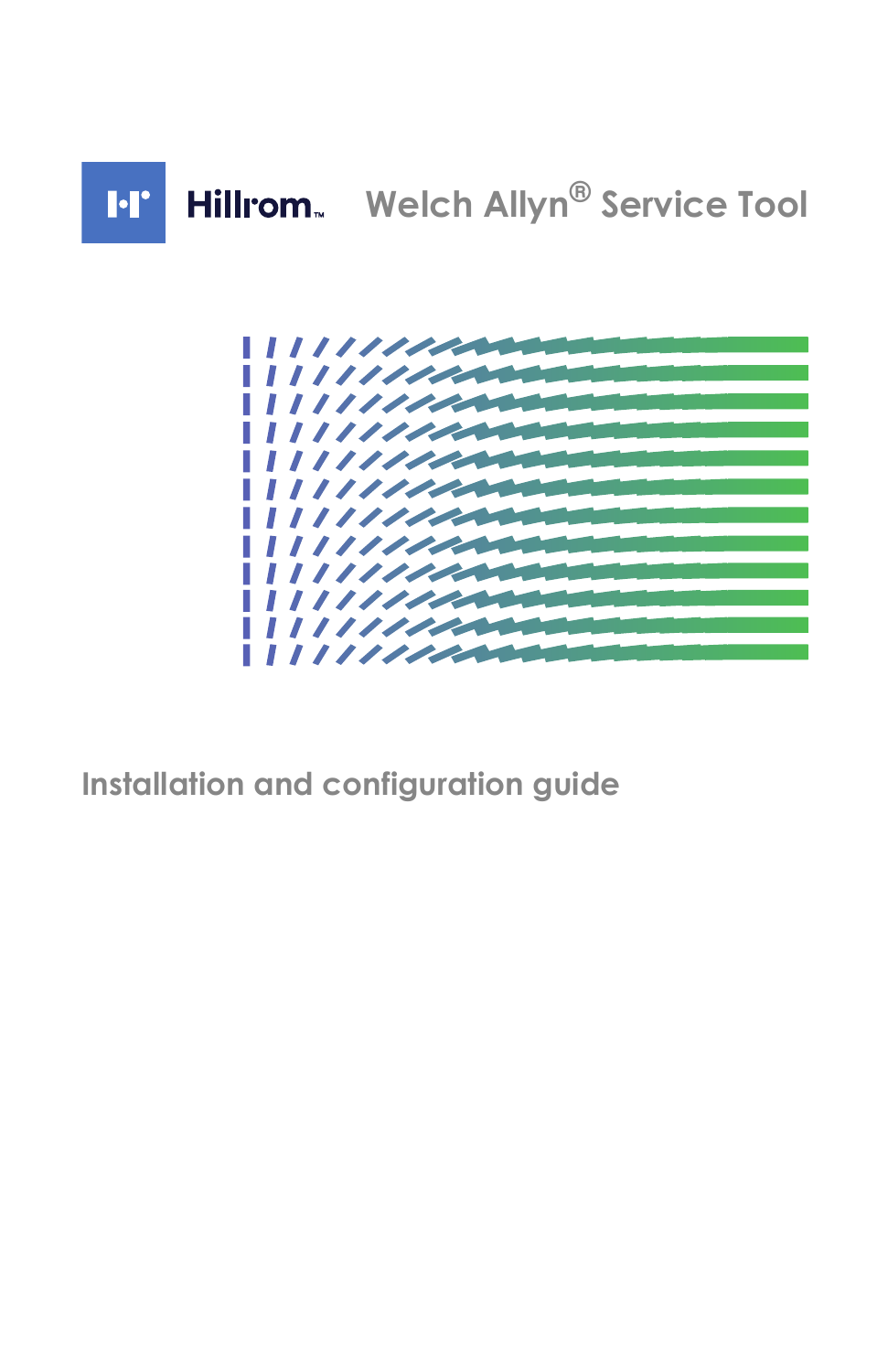© 2021 Welch Allyn. All rights are reserved. To support the intended use of the product described in this publication, the purchaser of the product is permitted to copy this publication, for internal distribution only, from the media provided by Welch Allyn. No other use, reproduction, or distribution of this publication, or any part of it, is permitted without written permission from Welch Allyn.

Welch Allyn assumes no responsibility for any injury to anyone, or for any illegal or improper use of the product, that may result from failure to use this product in accordance with the instructions, cautions, warnings, or statement of intended use published in this manual.

Welch Allyn is a registered trademark of Welch Allyn.

#### PATENT/PATENTS [hillrom.com/patents](http://www.hillrom.com/patents).

May be covered by one or more patents. See above Internet address. The Hill-Rom companies are the proprietors of European, US, and other patents and pending patent applications.

Software in this product is Copyright 2021 Welch Allyn or its vendors. All rights are reserved. The software is protected by United States of America copyright laws and international treaty provisions applicable worldwide. Under such laws, the licensee is entitled to use the copy of the software incorporated with this instrument as intended in the operation of the product in which it is embedded. The software may not be copied, decompiled, reverse-engineered, disassembled, or otherwise reduced to human perceivable form. This is not a sale of the software or any copy of the software; all right, title, and ownership of the software remain with Welch Allyn or its vendors.

For information about any Welch Allyn product, contact Hillrom Technical Support: [hillrom.com/en-us/about-us/locations](http://www.hillrom.com/en-us/about-us/locations)



80016783, Ver. F Revision date: 2021-05



Welch Allyn, Inc. 4341 State Street Road Skaneateles Falls, NY 13153 USA

#### [hillrom.com](http://www.hillrom.com)

Welch Allyn, Inc. is a subsidiary of Hill-Rom Holdings, Inc.

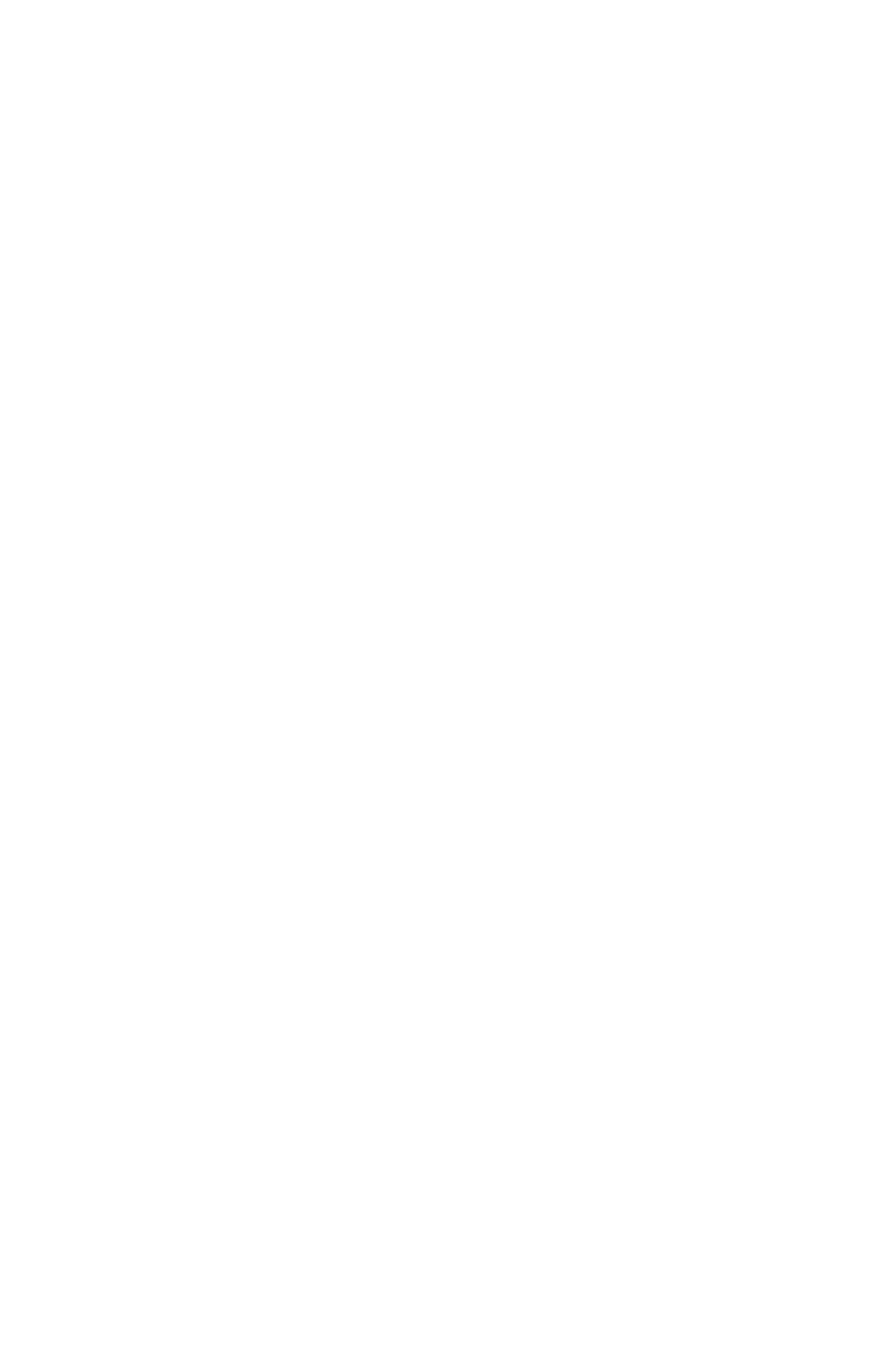# **Contents**

| Installation continued: PartnerConnect <sup>®</sup> 8 |  |
|-------------------------------------------------------|--|
|                                                       |  |
|                                                       |  |
|                                                       |  |
|                                                       |  |
| Activate through the simple user interface  16        |  |
| Activate through the Administration menu 17           |  |
|                                                       |  |
|                                                       |  |
|                                                       |  |
|                                                       |  |
|                                                       |  |
|                                                       |  |
|                                                       |  |
|                                                       |  |
|                                                       |  |
|                                                       |  |
| Remove service tool software on Windows® 10  22       |  |
| Remove service tool software on Windows® 7  23        |  |
| Removing PartnerConnect software 24                   |  |
| Remove PartnerConnect software on Windows® 10 24      |  |
| Remove PartnerConnect software on Windows Vista® and  |  |
|                                                       |  |
| Remove PartnerConnect software on Windows® XP 29      |  |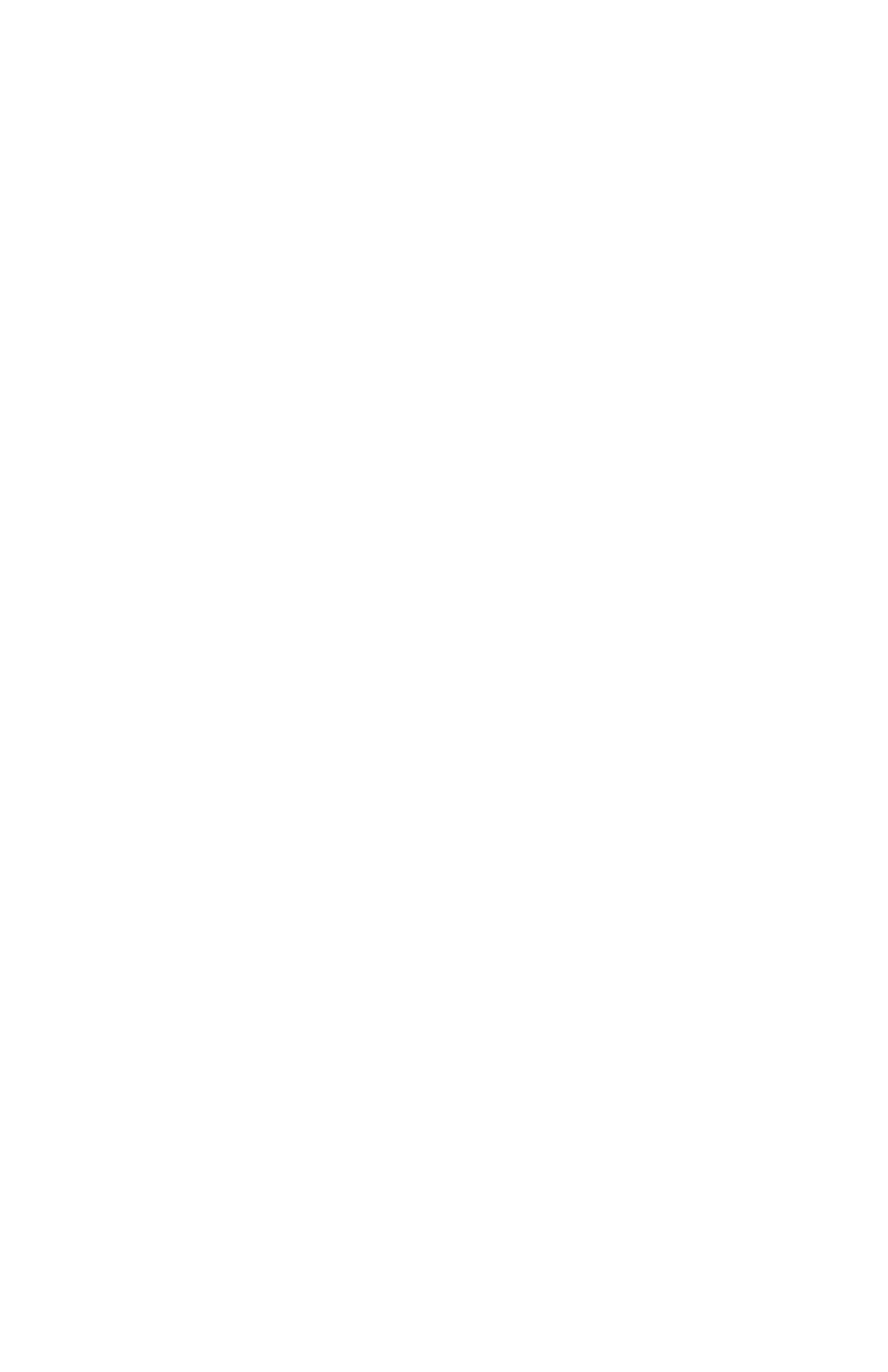# <span id="page-5-0"></span>Introduction

## <span id="page-5-1"></span>Product overview

This guide describes how to install the Welch Allyn Service Tool, a software application that clinicians and technical service personnel can use to manage and maintain supported Welch Allyn products.

This guide is written for system administrators and others with a background in information technology.

#### <span id="page-5-2"></span>**Editions**

The service tool is available in the following editions:

- **Standard unlicensed:** Accompanies your monitor. This edition provides basic access to device information and firmware updates.
- **Licensed (Gold)**: Required to perform complete functional verification and calibration. This edition requires a license. For more information about acquiring this license, contact Welch Allyn.



**NOTE** To qualify for the Gold license, you must attend a Welch Allyn technical training course or complete online training for your devices.

### <span id="page-5-3"></span>Purpose

You can use the service tool to do the following:

- **Install updates and upgrades.** The service tool can read the firmware version for each module and check for available updates or upgrades.
- **Review monitor information.** When connected to the monitor, the service tool lists installed modules, installed firmware and hardware versions, warranty and repair information, status, and usage history.
- **Receive notifications when periodic maintenance is needed.** The service tool can help you manage and maintain your entire inventory of supported Welch Allyn products. Through the remote service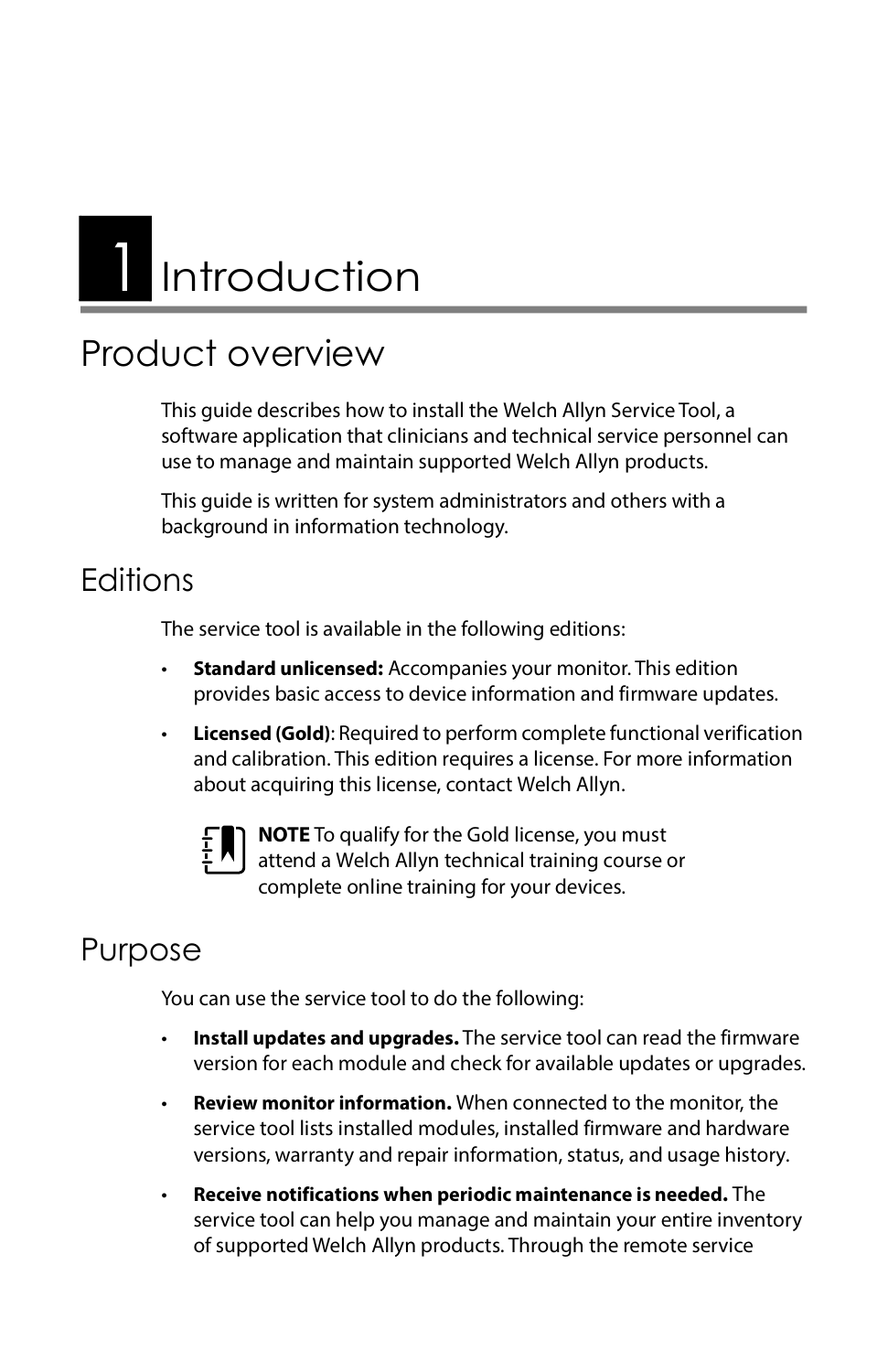function, the service tool can connect to Welch Allyn Customer Service. With this functionality you can automatically receive firmware updates and feature upgrades for your supported products, including software upgrades for the service tool.

- **Create a work list.** The work list provides information about service actions—referred to as work orders—that are waiting for you to perform on your maintained devices. Work orders may include periodic calibrations, upgrades, or license installations.
- **Schedule periodic maintenance.** You can use the service tool to set the service interval for each maintained device.
- **View and save logs.** You can download and save log files from the device for analysis to help diagnose and identify reported issues.
- **Create user accounts.** Administrators can create user accounts and set permission levels to control access to the features, allowing one group to perform administrative tasks and another to perform service tasks. Restricting access prevents the service tool from being used to make unauthorized changes on a connected device.
- **Perform functional verification.** You can use the service tool to test each component of the system to ensure that its performance meets design specifications. Functional verification is required to meet the periodic maintenance requirements. This feature is not supported for all products and requires the service tool Gold edition for each supported product.
- **Perform calibration verification.** The service tool can check any system requiring calibration and, if necessary, calibrate the monitor to match the design specifications. Calibration verification is required to meet the periodic maintenance requirements. This feature is not supported for all products and requires the service tool, Gold edition, for each supported product.
- **Recover devices.** In the rare case where a device can no longer boot because of corrupted firmware, the service tool can connect the device to Welch Allyn Technical Support to reinstall the firmware.
- **Extensible.** The service tool accepts new plug-ins to support future Welch Allyn products.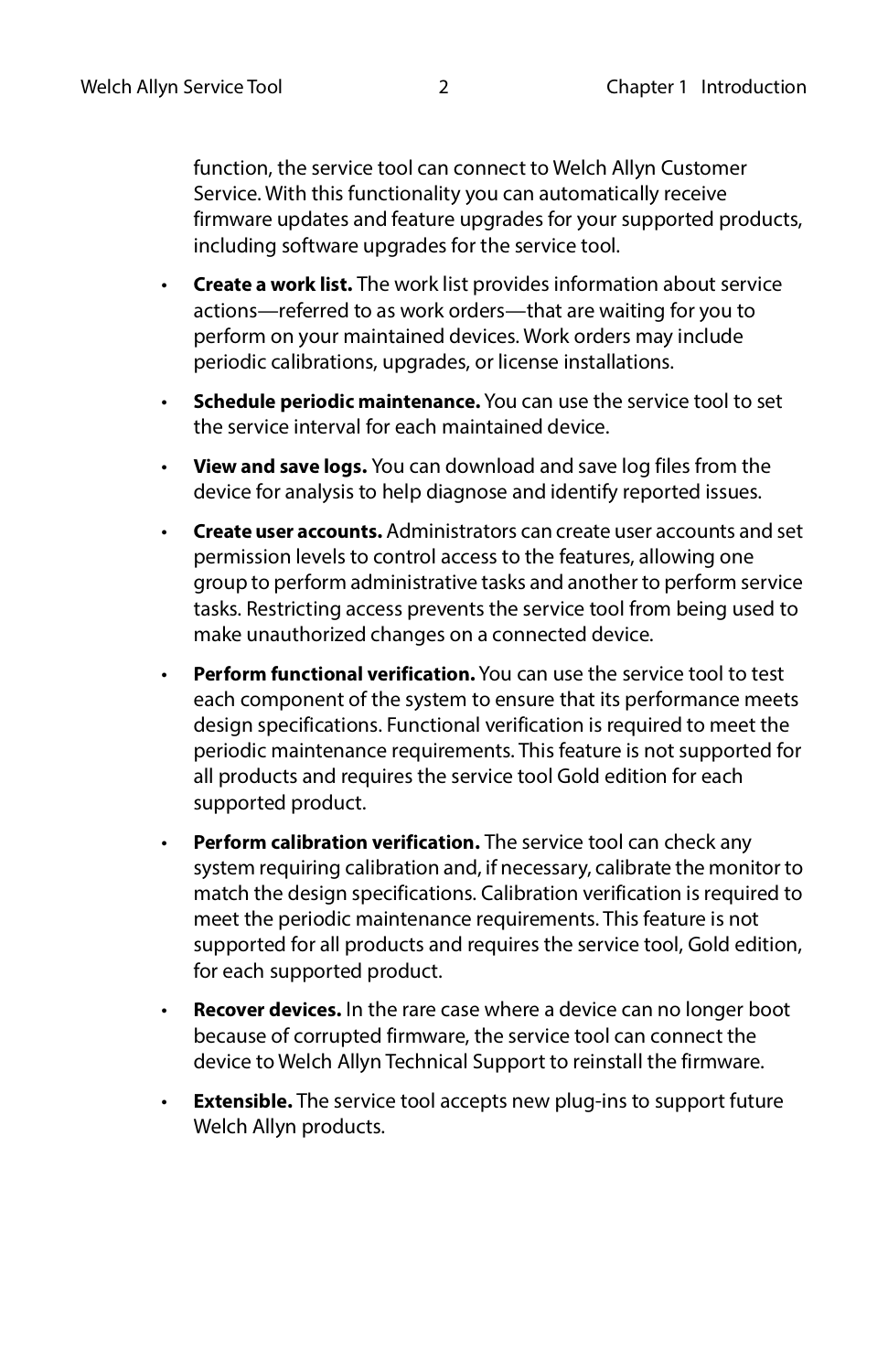# <span id="page-7-0"></span>2 Installation

This chapter explains how to install the service tool and the other programs included with the service tool: USB driver, Remote Service Delivery System (PartnerConnect), and the RNDISdriver (for Connex Spot Monitor only).

## <span id="page-7-1"></span>System requirements

- **Supported operating systems**: Windows 10, 64 bit
- **Supporting software**: .Net Framework 3.5
- **Processor**: 400 MHz Pentium processor or equivalent (minimum); 1GHz Pentium processor or equivalent (recommended).
- **RAM**: 1 GB (minimum); 2 GB (recommended).
- **Hard disk**: Up to 10 GB of available space may be required.
- **Display**: 800 x 600, 256 colors (minimum); 1024 x 768 high color, 32 bit (recommended)
- **USB**: 2.0 (minimum)
- **Internet connection**: Required to download files.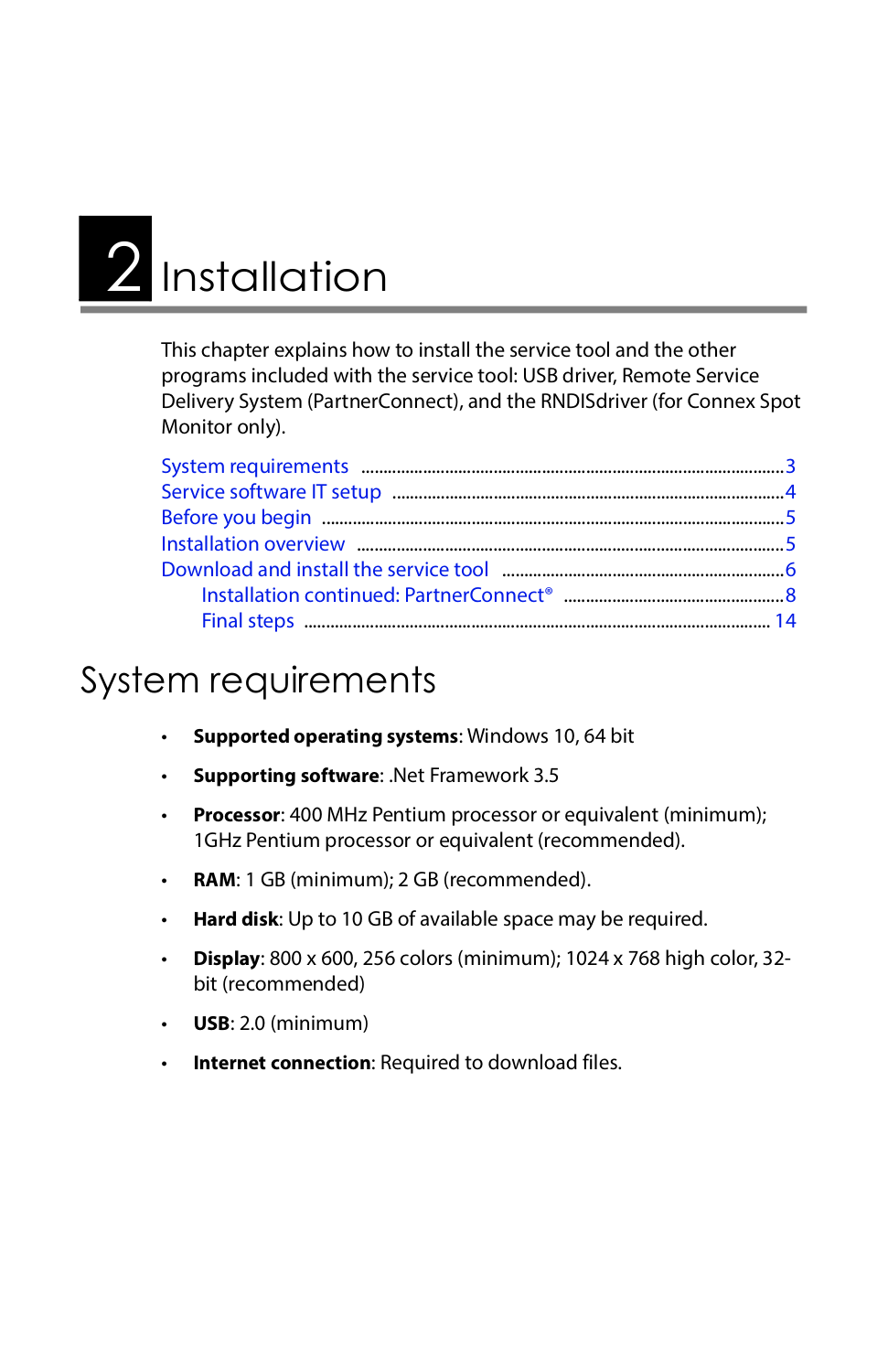## <span id="page-8-2"></span><span id="page-8-0"></span>Network requirements

When you use the service tool to license or download firmware, network traffic travels over non-registered ports. You must open these ports for TCP/IP and UDP traffic on your PC or network firewall:

| <b>Ports</b> | <b>Description</b>                |
|--------------|-----------------------------------|
| 5093, 5094   | Welch Allyn licensing server      |
| 443          | Welch Allyn PartnerConnect server |



**NOTE** To open these ports, consult the Service software IT setup table below and your network administrator.

#### <span id="page-8-1"></span>Service software IT setup

| <b>Installed Welch Allyn</b><br>service component                           | <b>Required outbound</b><br>network<br><b>Domain name</b><br><b>IP</b> address<br>Port | Service feature<br>description                                                                                                                                      |
|-----------------------------------------------------------------------------|----------------------------------------------------------------------------------------|---------------------------------------------------------------------------------------------------------------------------------------------------------------------|
| Welch Allyn Service Tool<br>(via Windows service)<br>called PartnerConnect) | servicehub.iot.hillrom.com/<br>IP:52.224.38.138:443<br>HTTP/HTTPS port: 443            | Inbound - Used by<br>customers to<br>receive software/<br>device firmware<br>upgrades.<br>Outbound - Used by<br>customers to send<br>device service<br>information. |
|                                                                             | IP:12.38.86.181<br><b>TCP port: 5094</b>                                               | Used to activate the<br>Service Tool and<br>enable device<br>feature licenses.<br>(This IP address<br>does NOT respond<br>to "ping.")                               |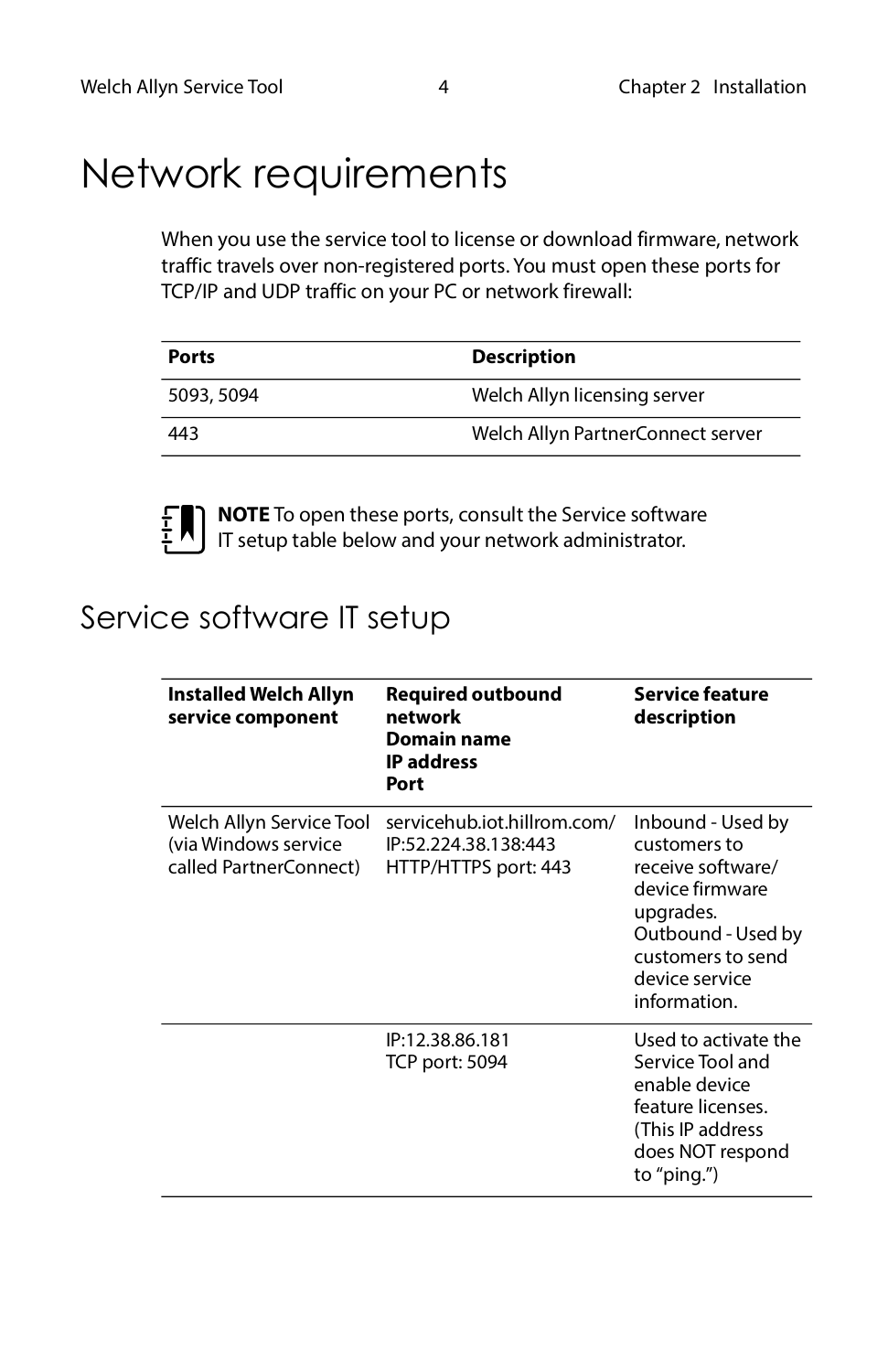| Installed Welch Allyn<br>service component | <b>Required outbound</b><br>network<br><b>Domain name</b><br><b>IP</b> address<br>Port                                             | Service feature<br>description                                                                                                                            |
|--------------------------------------------|------------------------------------------------------------------------------------------------------------------------------------|-----------------------------------------------------------------------------------------------------------------------------------------------------------|
| <b>Teamviewer Host</b>                     | IP: multiple depending on<br>geographic location<br>Default TCP port: 80/443<br>(can be configured to use<br><b>TCP port 5938)</b> | Used by Welch Allyn<br>Service personnel to<br>access a customer's<br>machine (with<br>customer's consent/<br>permission) to<br>address device<br>issues. |
| <b>RNDIS Driver</b>                        | TCP: 139<br>UDP: 137, 138, 1900, 5353,<br>51996, 51997                                                                             | Port configuration<br>for RNDIS private<br>networks.                                                                                                      |
| <b>File outbound types</b>                 | .log, .xml, .zip, .txt                                                                                                             |                                                                                                                                                           |
| File inbound types                         | .tar.qz, .tar, .seq, .wsf, .pim,<br>.xml, *.txt, *.pdf                                                                             |                                                                                                                                                           |

### <span id="page-9-0"></span>Before you begin

All users must complete the following tasks before starting:

- Verify that this computer meets the hardware and software requirements listed in System requirements.
- Verify that you have administrator rights for the computer. The operating system will prompt you for Administrator credentials.

## <span id="page-9-1"></span>Installation overview

The installation download for the service tool, which supports a full suite of functional tests, consecutively installs the following programs:

• **USB driver**

This program allows Welch Allyn devices to connect to a PC for testing.

#### • **RNDIS driver (Connex Spot Monitor only)**

The Connex Spot Monitor and the Welch Allyn Service Tool interact via Ethernet over USB technology. This creates a network interface that can be assigned an IP address and otherwise treated as ordinary Ethernet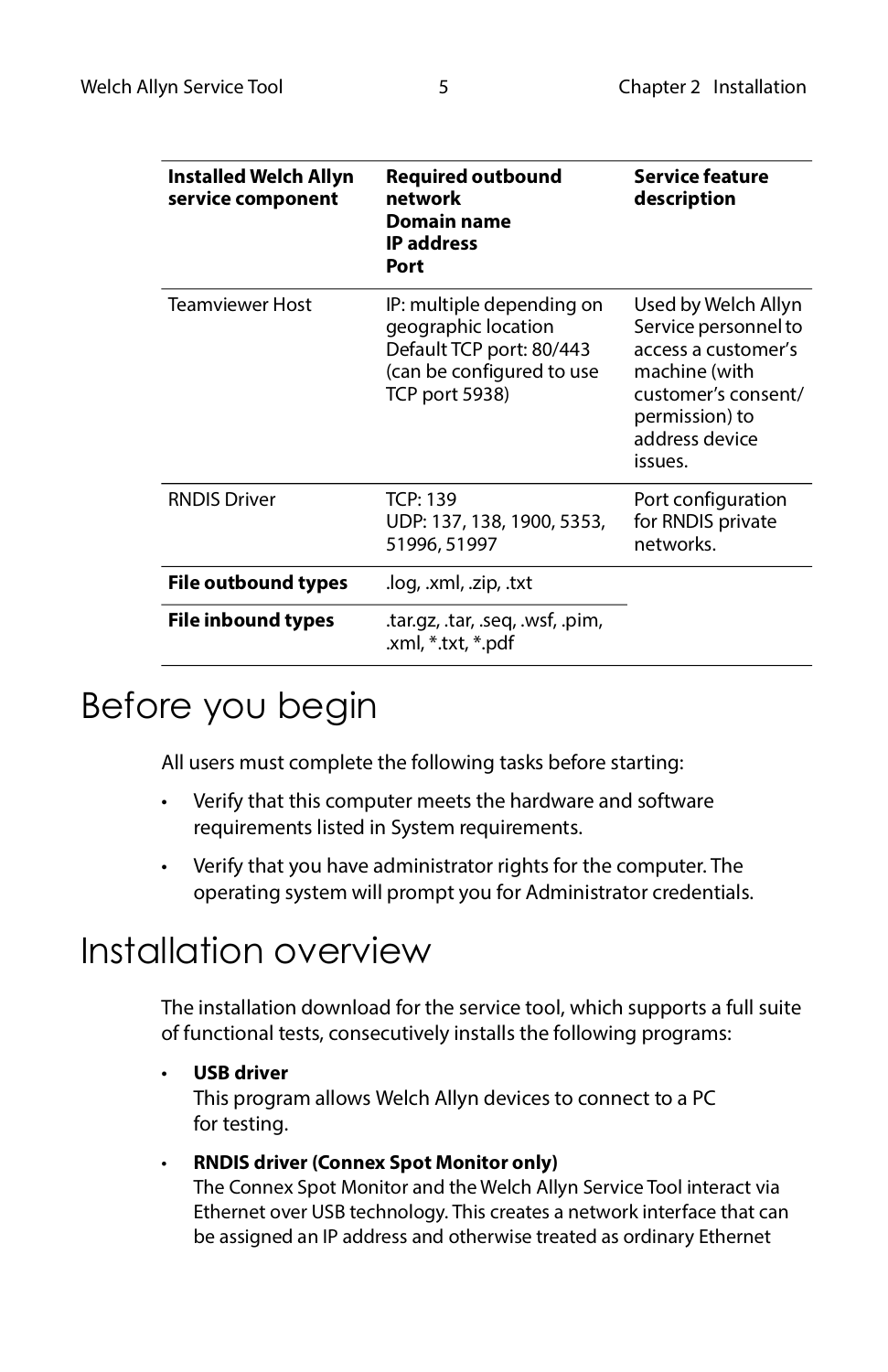hardware. This interface is used for the Connex Spot Monitor firmware upgrades.

## <span id="page-10-0"></span>Download and install the service tool

- 1. Log in as Administrator.
- 2. Navigate to the Welch Allyn Service Tool website: [https://www.hillrom.com/en/services/welch-allyn-service-tool/.](https://www.hillrom.com/en/services/welch-allyn-service-tool/)
- 3. Scroll to the bottom of the screen and click **DOWNLOAD ZIP** under Service Tool Software.
- 4. Navigate to your Downloads folder and extract the WAST download.
- 5. Right-click and select **Run as administrator**.
	- **NOTE** If a Windows security warning notifies you that the publisher cannot be verified, confirm that you want to run the installation program. This security warning displays while opening the zip file as an administrator.

| <b>M</b> | Welch Allyn Service Tool Setup<br><b>Welch Allyn Service Tool</b>                                                                                                                                                                                |  |                                                       |  |
|----------|--------------------------------------------------------------------------------------------------------------------------------------------------------------------------------------------------------------------------------------------------|--|-------------------------------------------------------|--|
|          | <b>Remote Service Delivery System</b>                                                                                                                                                                                                            |  |                                                       |  |
|          | The installation and use of this product indicate your understanding<br>and acceptance of the following terms and conditions. This license<br>shall supersede any verbal, or prior verbal or written, statement or<br>agreement to the contrary. |  |                                                       |  |
|          |                                                                                                                                                                                                                                                  |  | $\sqrt{}$ I agree to the license terms and conditions |  |
|          |                                                                                                                                                                                                                                                  |  |                                                       |  |

6. Accept the license terms and conditions and click **Install**. The Setup screen appears.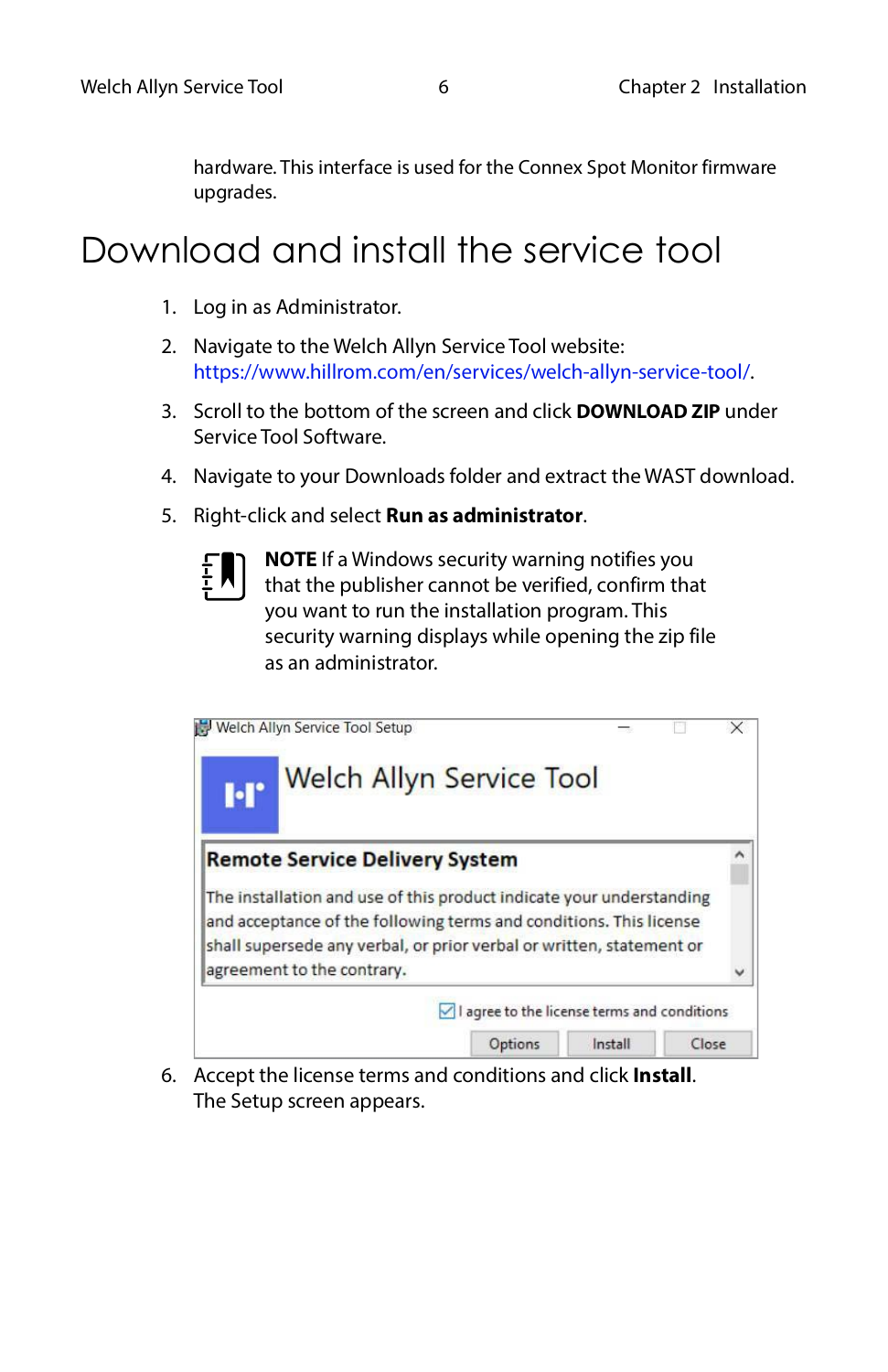Setup installs the Service Tool and displays a progress bar during installation.



7. The Installation Successfully Completed screen then appears.



8. Click **Close**. Service tool installation is complete.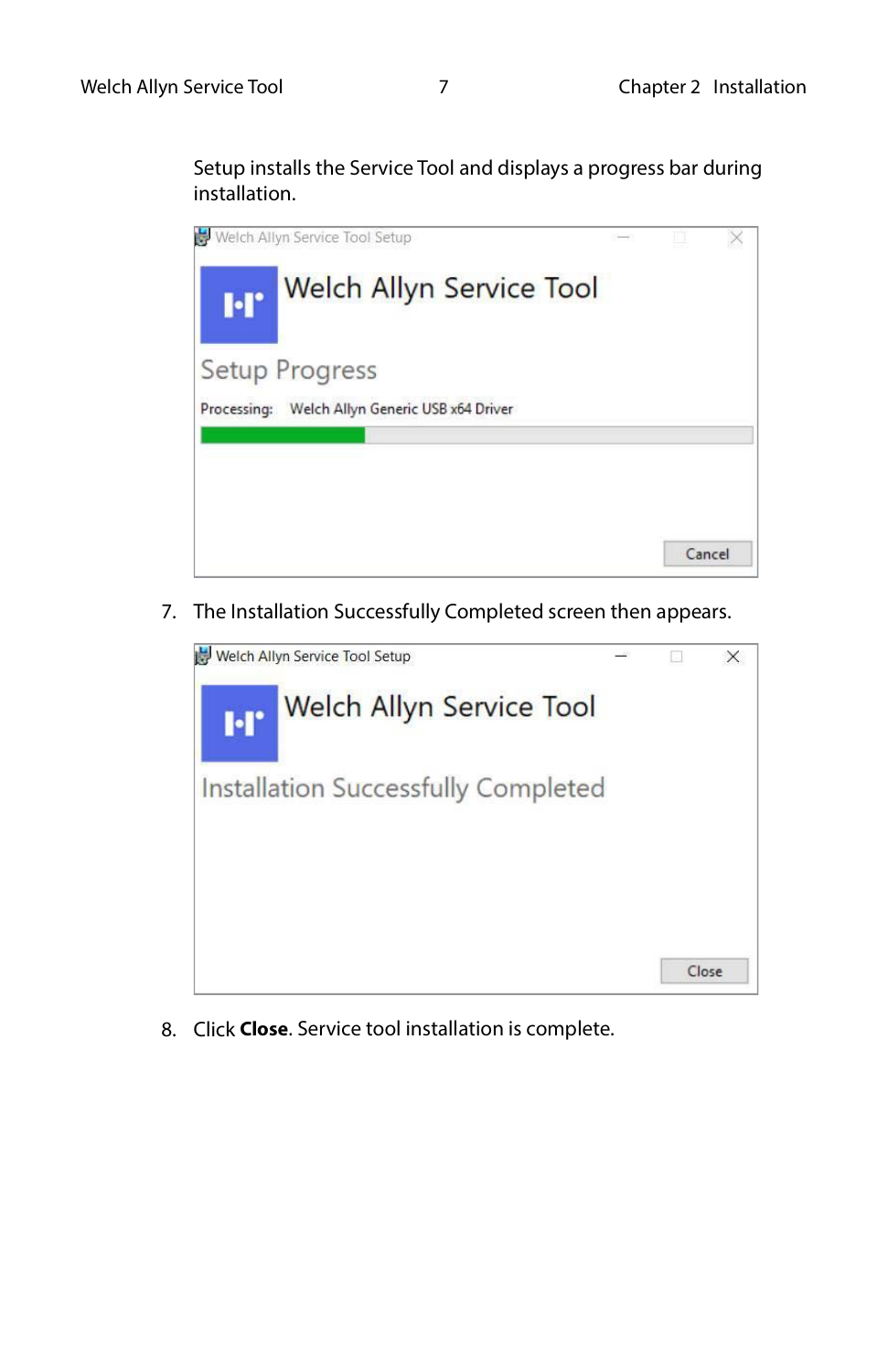### <span id="page-12-0"></span>Installation continued: PartnerConnect®

When you install PartnerConnect on Windows 10, it disables the RSDS service. If you would like to uninstall RSDS, you can manually uninstall it.



**NOTE** If you have already installed PartnerConnect, please see the "Removing PartnerConnect software" section for instructions about uninstalling previous versions.

1. Enter this URL in your web browser: [https://www.hillrom.com/en/services/smartcare/equipment](https://www.hillrom.com/en/services/smartcare/equipment-maintenance-and-repair/service-plans-for-patient-monitors-and-diagnostic-cardiology/partner-connect/)[maintenance-and-repair/service-plans-for-patient-monitors-and](https://www.hillrom.com/en/services/smartcare/equipment-maintenance-and-repair/service-plans-for-patient-monitors-and-diagnostic-cardiology/partner-connect/)[diagnostic-cardiology/partner-connect/.](https://www.hillrom.com/en/services/smartcare/equipment-maintenance-and-repair/service-plans-for-patient-monitors-and-diagnostic-cardiology/partner-connect/)

The Hillrom PartnerConnect screen displays.

2. Click **Download** underneath PartnerConnect.



The executable zip file is downloaded.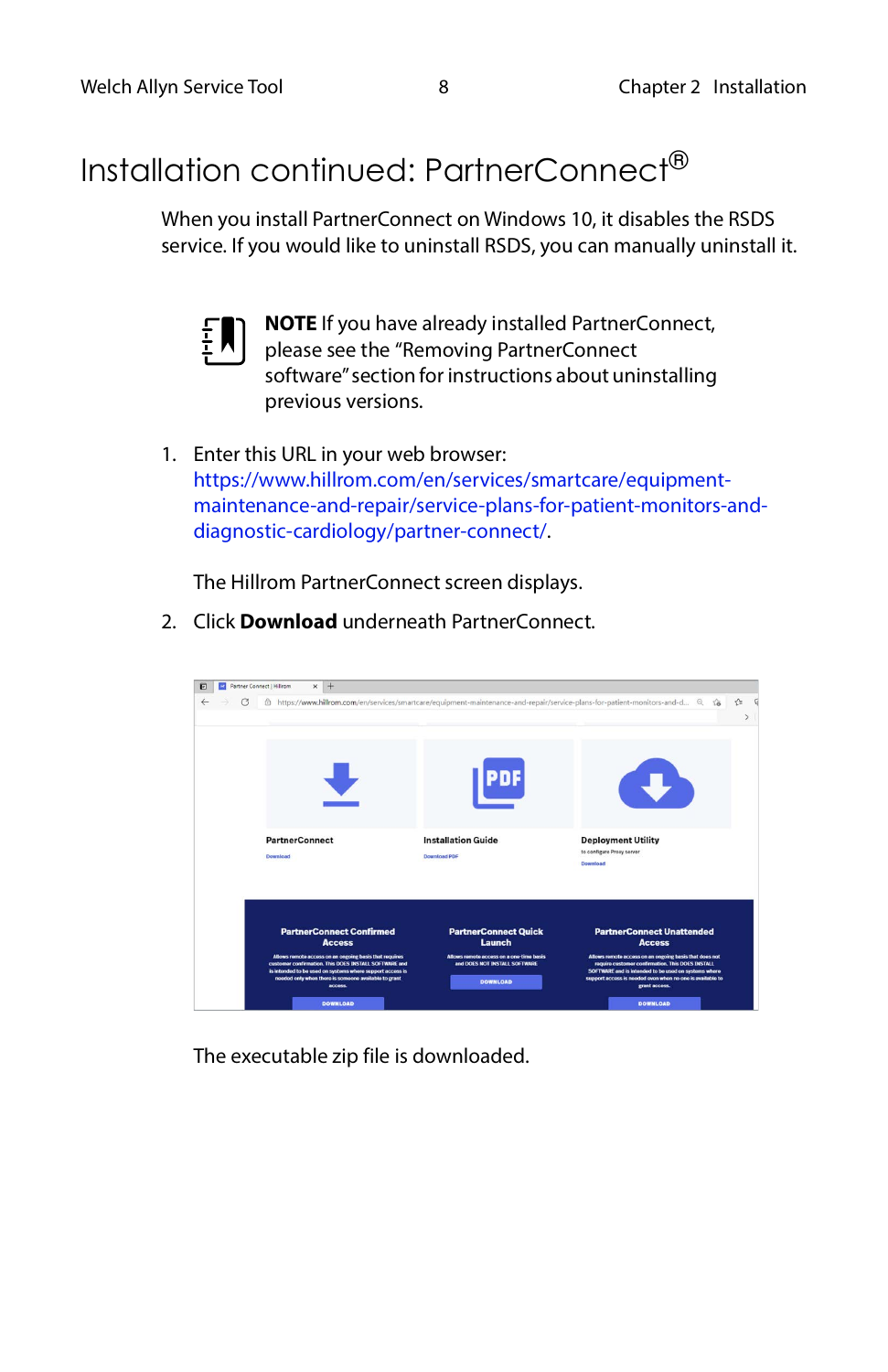3. Extract the installation program, PartnerConnect.exe from the zip file in the Downloads folder.



4. Right-click and select **Run as administrator.**

**NOTE** If a Windows security warning notifies you that the publisher cannot be verified, confirm that you want to run the installation program. This security warning displays while opening the zip file as an administrator.



The Setup screen appears.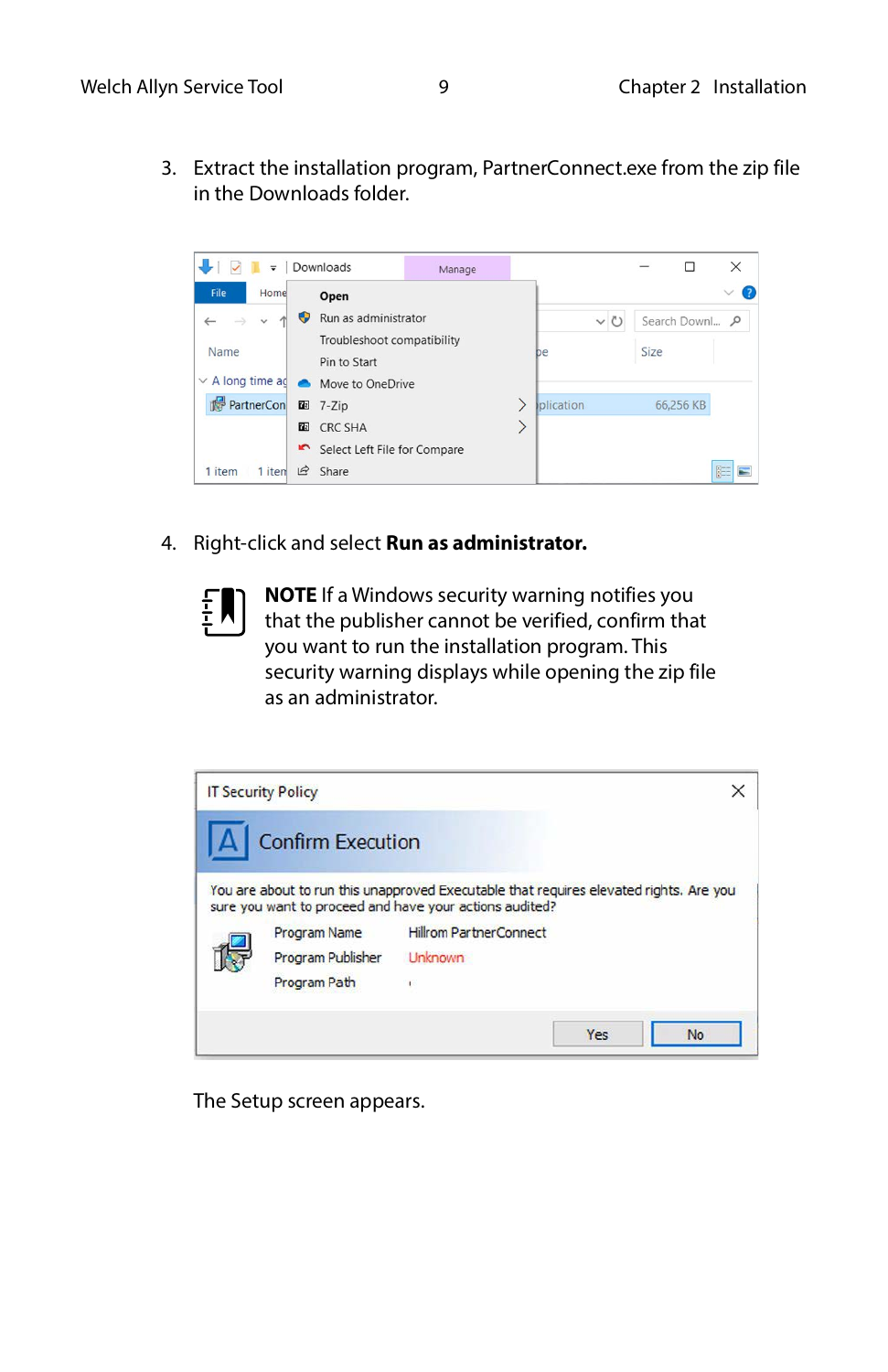

#### 5. Click **Install**.

The Welcome screen appears.

| Hillrom PartnerConnect Setup |                                                                                                                                         |        | $\times$ |
|------------------------------|-----------------------------------------------------------------------------------------------------------------------------------------|--------|----------|
|                              | Welcome to the Hillrom PartnerConnect<br>Setup Wizard                                                                                   |        |          |
|                              | The Setup Wizard will install Hillrom PartnerConnect on your<br>computer. Click Next to continue or Cancel to exit the Setup<br>Wizard. |        |          |
|                              | Back<br><b>Next</b>                                                                                                                     | Cancel |          |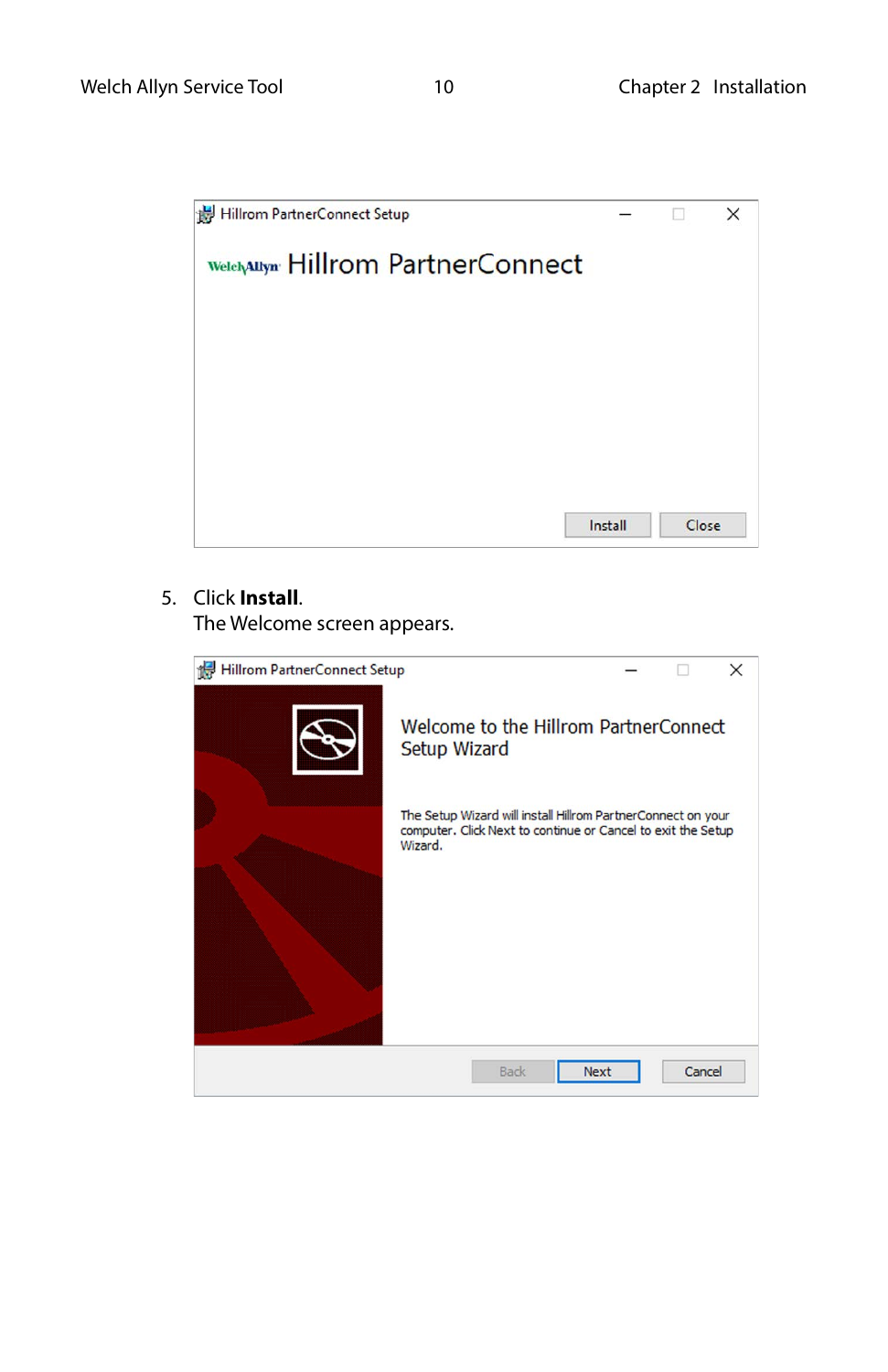6. Click **Next**.

The License Agreement screen appears.

| Hillrom PartnerConnect Setup                                                                                                                                                                                                                      |       |             |      |        |   |
|---------------------------------------------------------------------------------------------------------------------------------------------------------------------------------------------------------------------------------------------------|-------|-------------|------|--------|---|
| <b>End-User License Agreement</b>                                                                                                                                                                                                                 |       |             |      |        |   |
| Please read the following license agreement carefully                                                                                                                                                                                             |       |             |      |        |   |
| <b>Remote Service Delivery System</b>                                                                                                                                                                                                             |       |             |      |        | ^ |
| The installation and use of this product indicates your<br>understanding and acceptance of the following terms and<br>conditions. This license shall supersede any verbal, or prior verbal<br>or written, statement or agreement to the contrary. |       |             |      |        |   |
| If you do not understand or accept these terms, or your local<br>regulations prohibit "after sale" license agreements or limited<br>disclaimers, you must cease and desist using this product                                                     |       |             |      |        |   |
| $\sqrt{}$ I accept the terms in the License Agreement                                                                                                                                                                                             |       |             |      |        |   |
|                                                                                                                                                                                                                                                   | Print | <b>Back</b> | Next | Cancel |   |

7. Check to accept the license and click **Next**.

| <b>Site Information</b> | Enter your site information for Welch Allyn Platform product registration. |  |
|-------------------------|----------------------------------------------------------------------------|--|
| Customer                |                                                                            |  |
| <b>Serial Number</b>    | PB01LZWB_E6489727-98C6-4647-86D6-D3EA27474A2B                              |  |
| Org/Facility *          |                                                                            |  |
| Location                |                                                                            |  |
| Department*             |                                                                            |  |
| <b>Address</b>          |                                                                            |  |
| Address <sub>2</sub>    |                                                                            |  |
| City                    |                                                                            |  |
| State                   | Zip/Postal Code                                                            |  |
| Region *                |                                                                            |  |
| Country <sup>*</sup>    |                                                                            |  |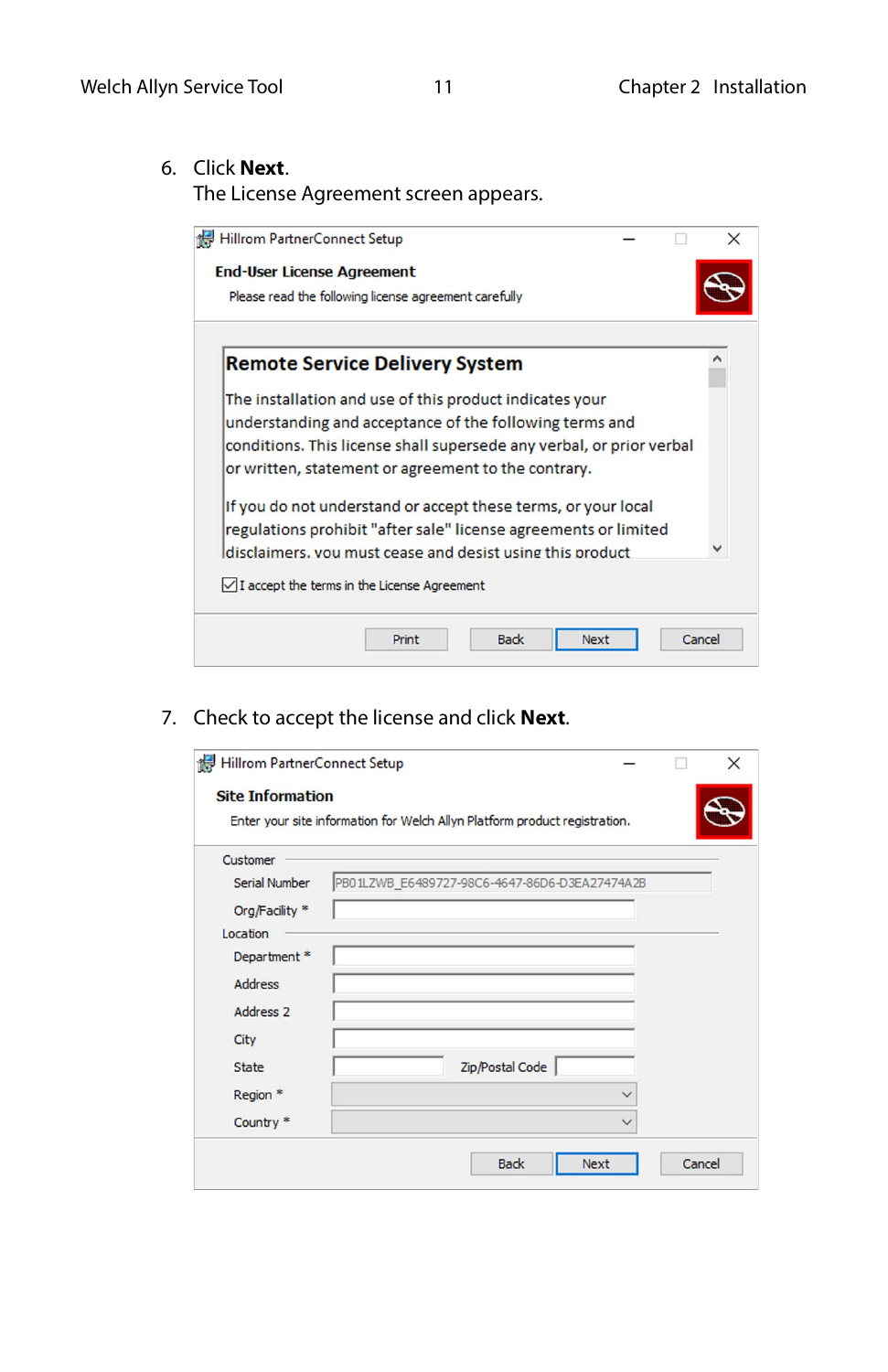

**NOTE** Ensure that the **Org/Facility** name or any other field does not contain special or non-English characters because PartnerConnect does not support them.

8. Enter the site information that you need to register PartnerConnect for your organization.



**NOTE** The following table provides additional details about the fields that you need to complete. This information allows Hillrom to quickly and efficiently locate this system for remote connection.

| <b>Field</b>     | <b>Description</b>                                                                                                                                                                          |
|------------------|---------------------------------------------------------------------------------------------------------------------------------------------------------------------------------------------|
| Customer         |                                                                                                                                                                                             |
| Serial Number    | This field auto-populates.                                                                                                                                                                  |
| Org/Facility*    | Enter the organization (customer)<br>name followed by its city and state<br>(for example, ABC Hospital System-<br>New York NY). For more<br>information, see your product<br>documentation. |
| Location         |                                                                                                                                                                                             |
| Department*      | Enter your department<br>information.                                                                                                                                                       |
| Address 1 and 2  | Enter the street address or post<br>office box.                                                                                                                                             |
| City             | Enter the city of the organization<br>location.                                                                                                                                             |
| State            | Enter the state or province of the<br>organization location.                                                                                                                                |
| Region*          | Select a region that matches your<br>location from the pull-down list.                                                                                                                      |
| Country*         | Enter the country of the<br>organization location.                                                                                                                                          |
| * Required field |                                                                                                                                                                                             |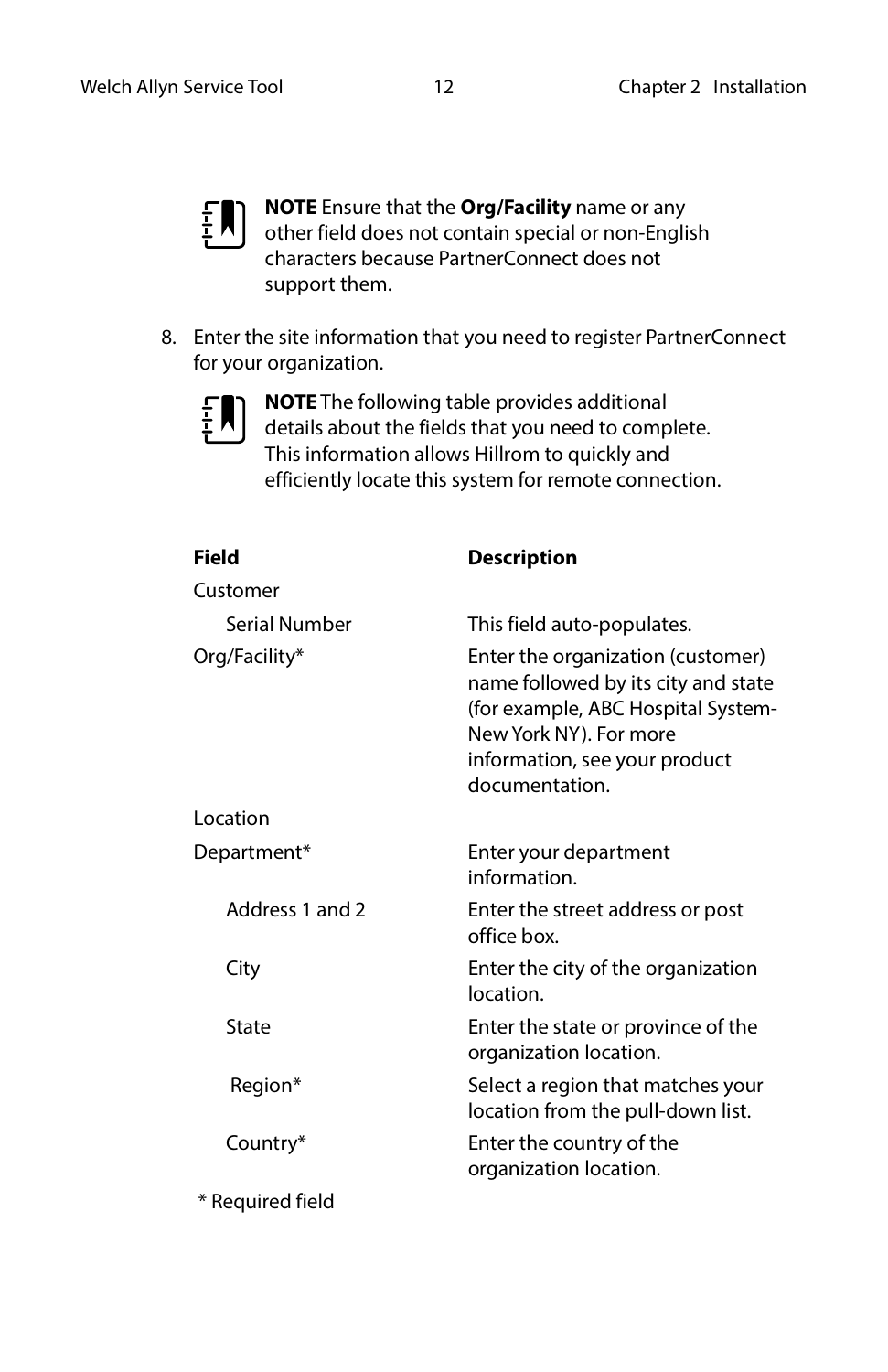9. Confirm settings and click **Next**. You are now ready to begin the installation.



10. Click **Install** to install HillromPartnerConnect.



Setup verifies a successful installation.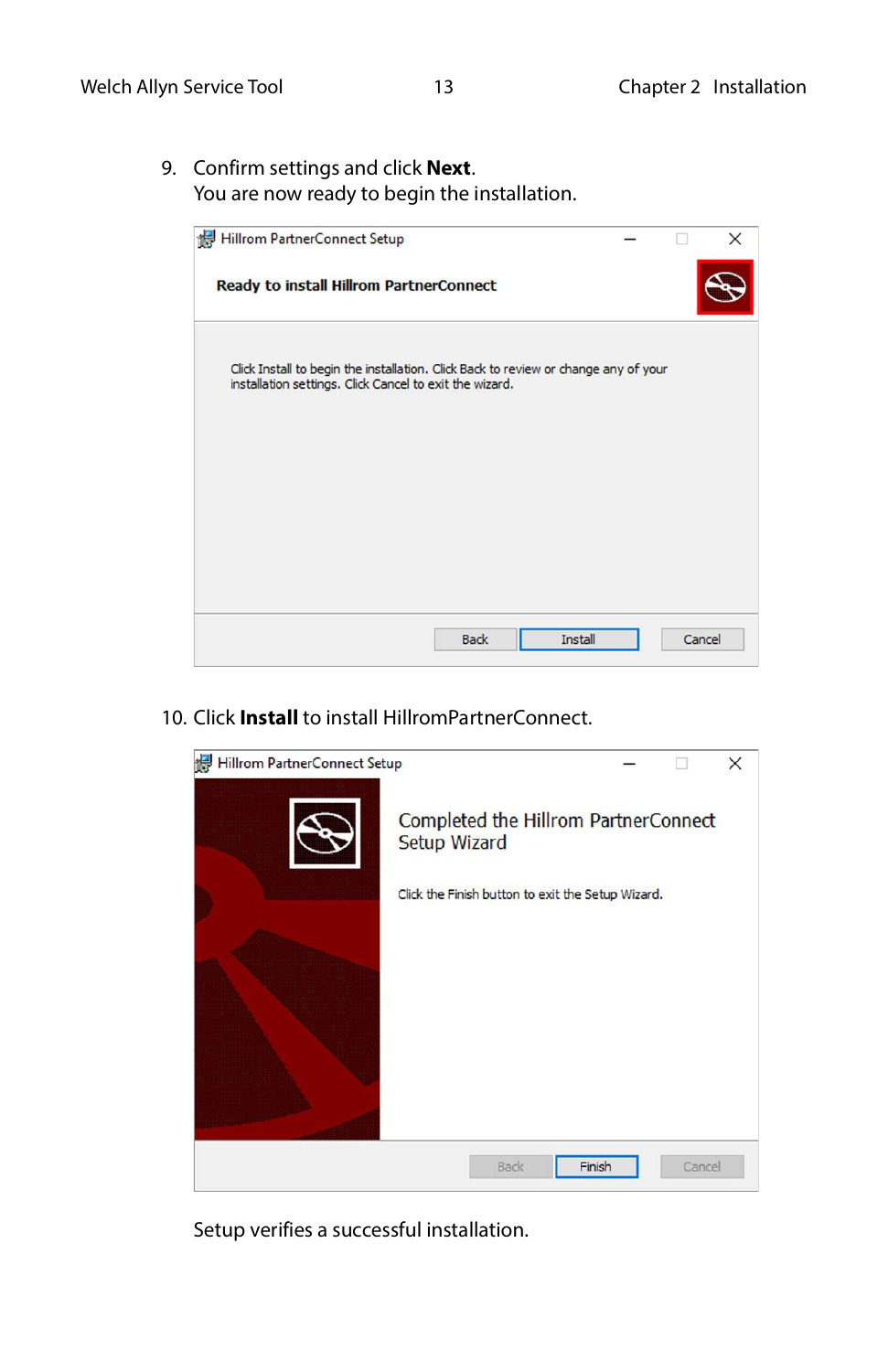- 11. Click **Finish** to exit the Setup wizard. The "Installation Successfully Completed message" displays.
- 12. Click **Close**.

#### <span id="page-18-0"></span>Final steps

After installing the Welch Allyn Service Tool, complete the following steps to check your installation:

- 1. Reboot your computer.
- 2. Log in as a standard user.
- 3. Plug in the device to the computer to test connectivity.
- 4. Enter Administrator credentials when the Service Tool prompts you.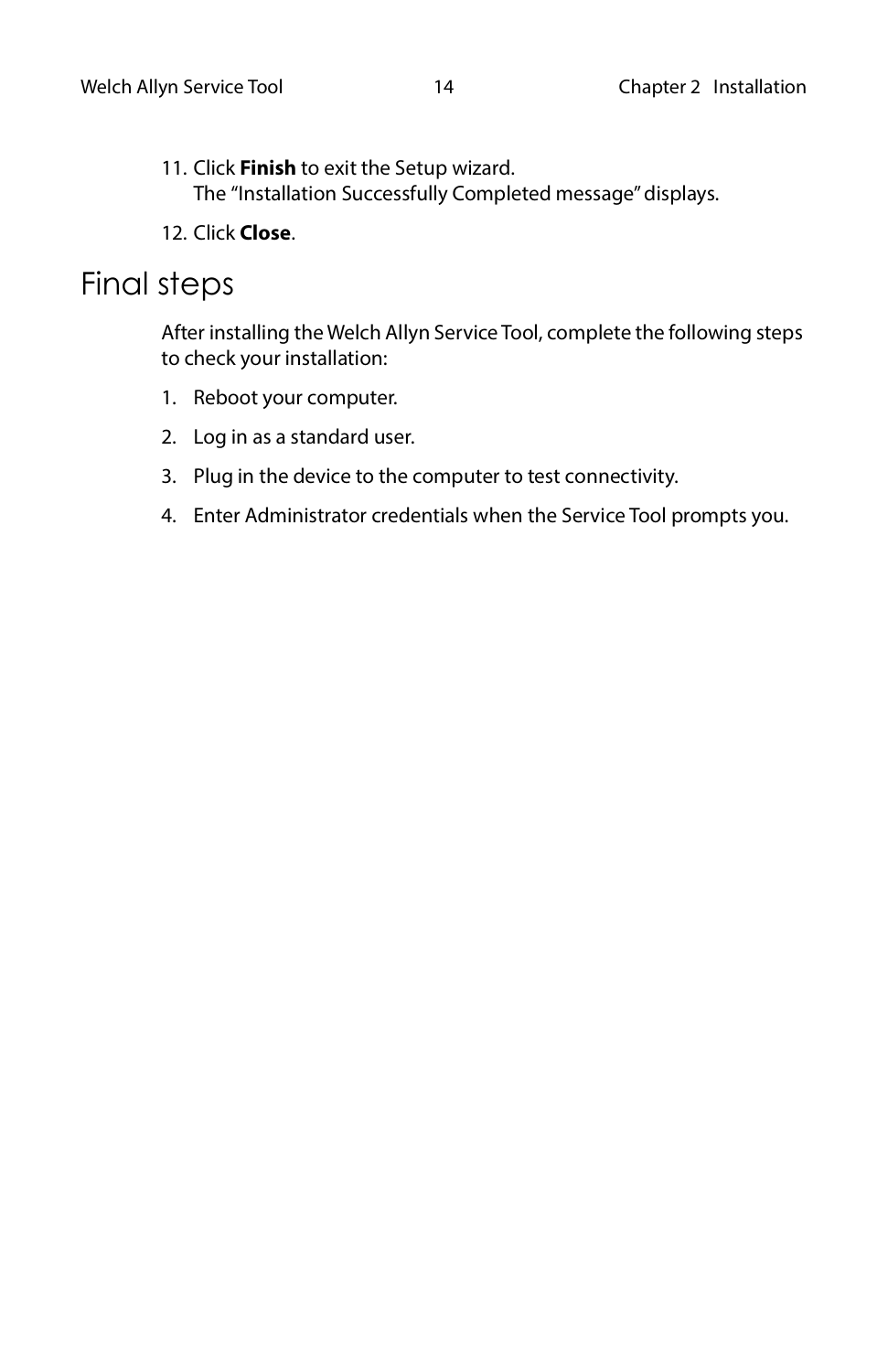# <span id="page-19-0"></span>**3** Operation

This chapter describes how to operate the service tool.

## <span id="page-19-1"></span>Starting the service tool

To start the service tool, go to the Windows Start menu, and select **All Programs > Welch Allyn > Welch Allyn Service Tool.** Either the simple user interface screen (page [16](#page-20-0) ) or the main screen (page [17](#page-21-0) ) appears, depending on the configuration.

## <span id="page-19-2"></span>Activating a feature or license

When you purchase a licensed upgrade or option for a supported product, you also receive an authorization code from Welch Allyn. Use this code to activate the new feature(s). You can activate features through the simple user interface or through the Administration menu.

Before you begin, make sure you have the following:

- Computer (see System requirements).
- Welch Allyn medical device requiring a license upgrade.
- USB 2.0/5-pin Mini-B cable, gold, 6 feet.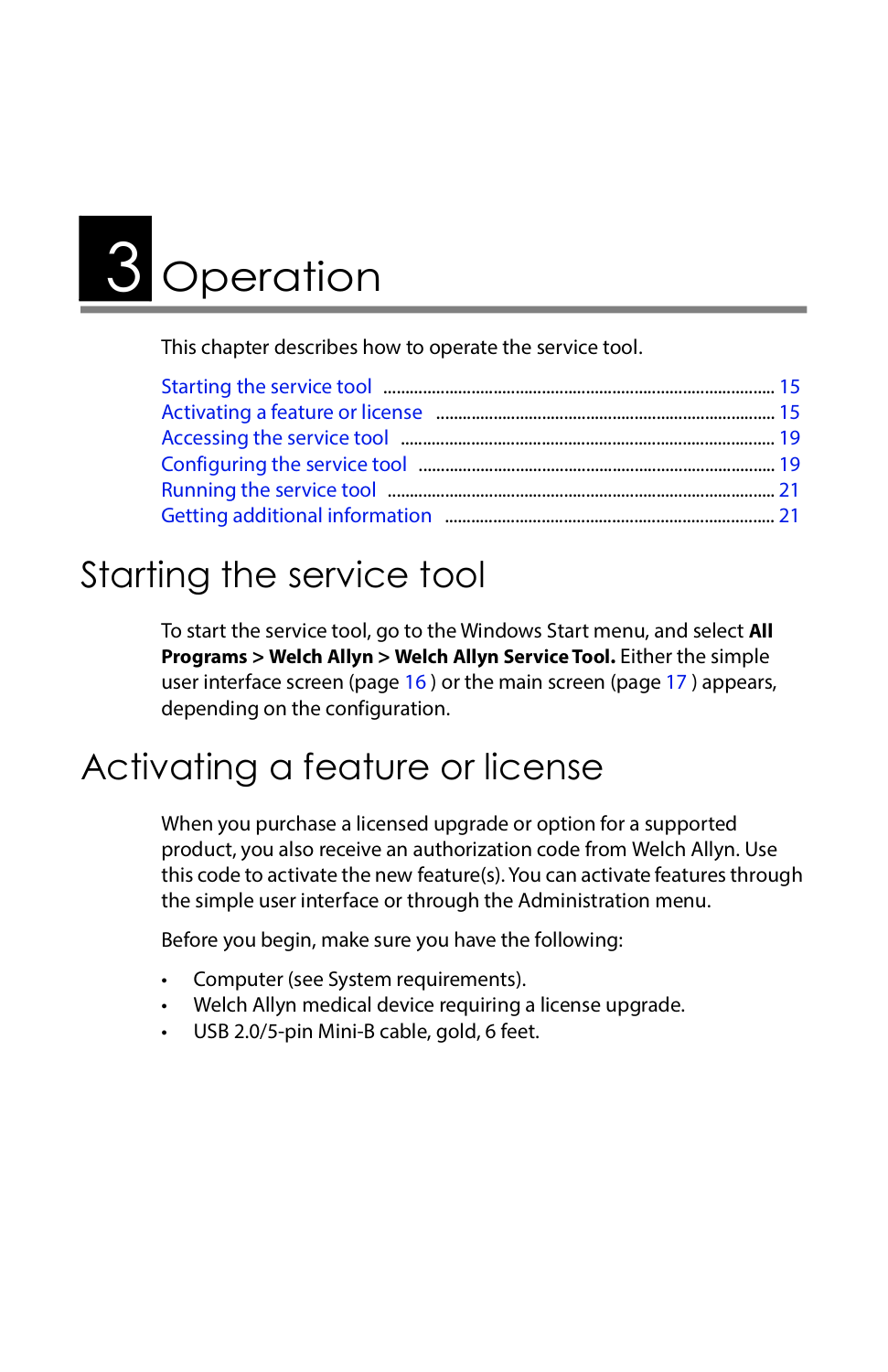#### <span id="page-20-0"></span>Activate through the simple user interface

1. Go to the Windows Start menu, and select **All Programs > Welch Allyn > Welch Allyn Service Tool**. The simple user interface appears:



**NOTE** If this is not the screen you see, go to ["Activate](#page-21-0)  [through the Administration menu" on page 17](#page-21-0).

- 2. Click **Add new features**.
- 3. Follow the instructions on the screen. If activation fails, see ["Troubleshoot the activation" on page 18.](#page-22-0)
- 4. When activation is complete, disconnect the USB cable from the device, and power down the device as described in its documentation.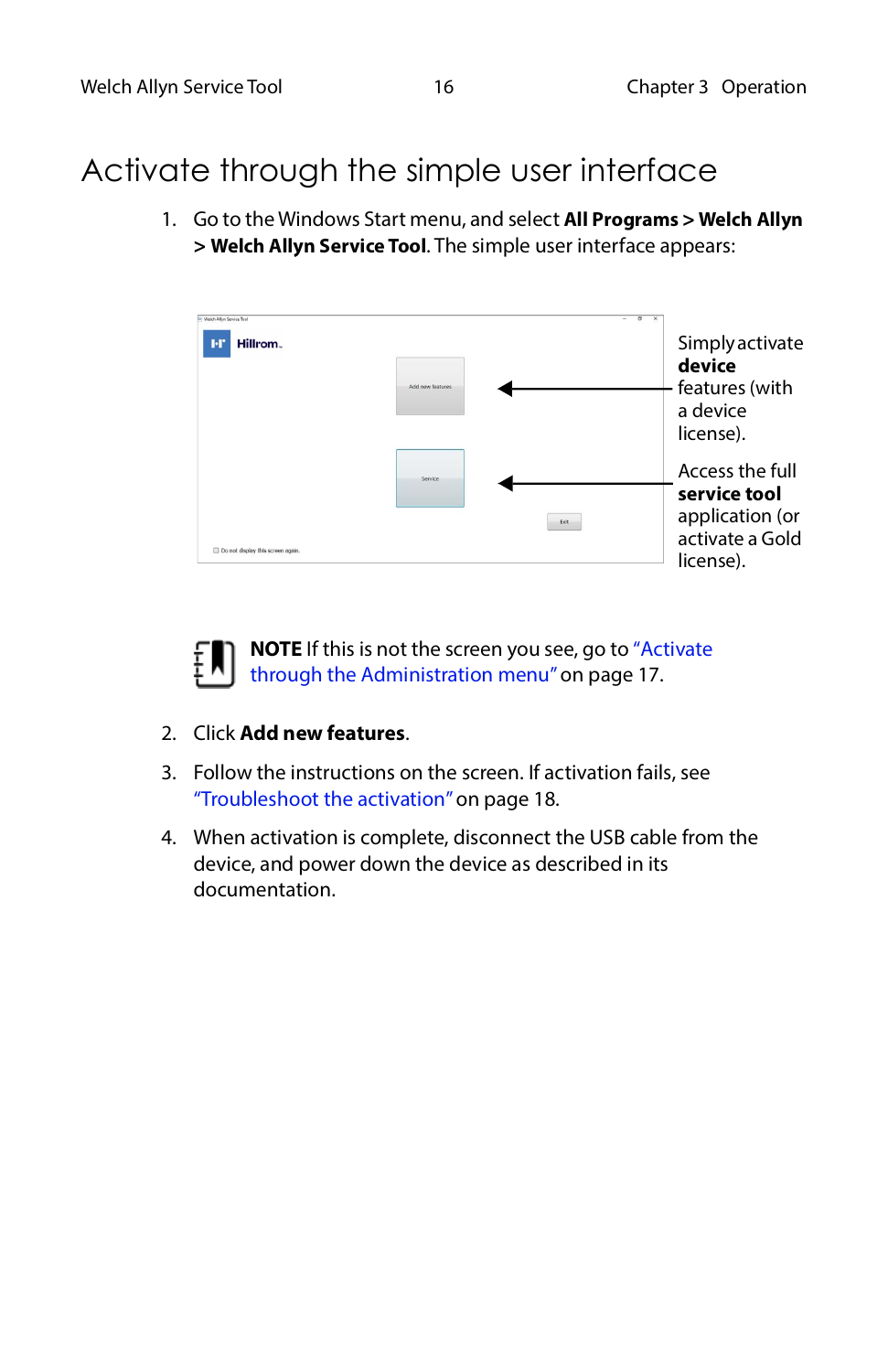#### <span id="page-21-0"></span>Activate through the Administration menu

1. Go to the Windows Start menu, and select **All Programs > Welch Allyn > Welch Allyn Service Tool**. The main screen appears.





**NOTE** If this is not the screen you see, go to ["Activate](#page-20-0)  [through the simple user interface" on page 16](#page-20-0).

- 2. If prompted, log on. For details, see ["Log on for the first time" on](#page-23-1)  [page 19](#page-23-1).
- 3. Click **Administration** > **Install license**. The Install license screen appears.
- 4. Select **Medical device license**.
- 5. Connect the USB cable to the mini-B USB port on the Welch Allyn device and the opposite end of the USB cable to the PC.
- 6. If the device is powered down, power it up.
- 7. If more than one device is connected, select the device you want to license from the list.
- 8. Under Connected and maintained devices, click the device and then click **Select**.
- 9. Enter the authorization code and then click **Activate**. The service tool displays a message verifying a successful activation.

If activation fails, see ["Troubleshoot the activation" on page 18.](#page-22-0)

10. Power down the device as described in its documentation.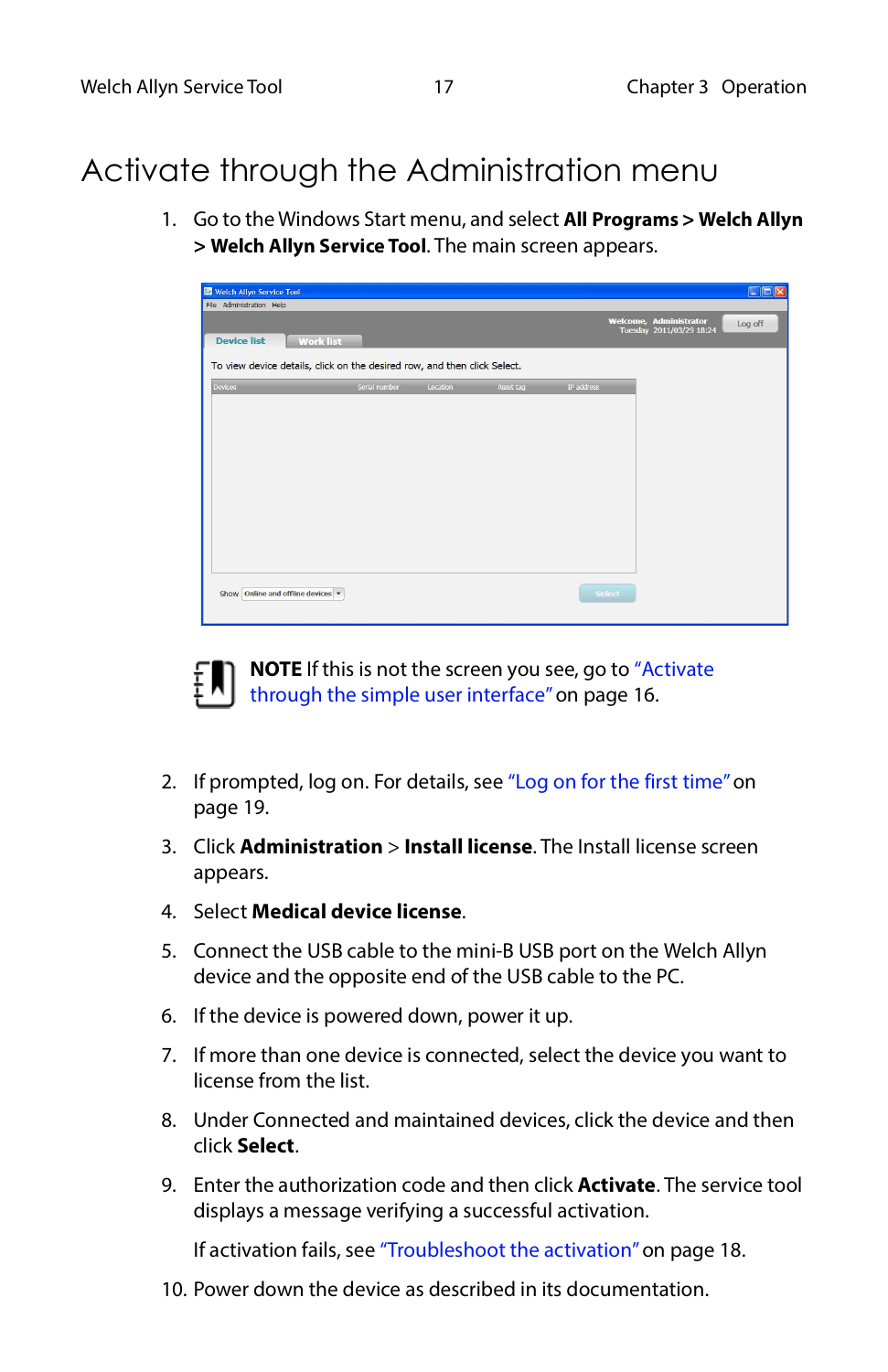### <span id="page-22-0"></span>Troubleshoot the activation

If the activation does not succeed, check the following, and try again:

- Make sure that you rebooted the device. A new license takes effect only after the device reboots.
- Confirm that you entered the correct authorization code.
- Check your Internet connection.
- Verify that the proper ports are open, as described in ["Network](#page-8-2)  [requirements" on page 4](#page-8-2).

If activation still does not succeed, contact Welch Allyn Technical Support for assistance.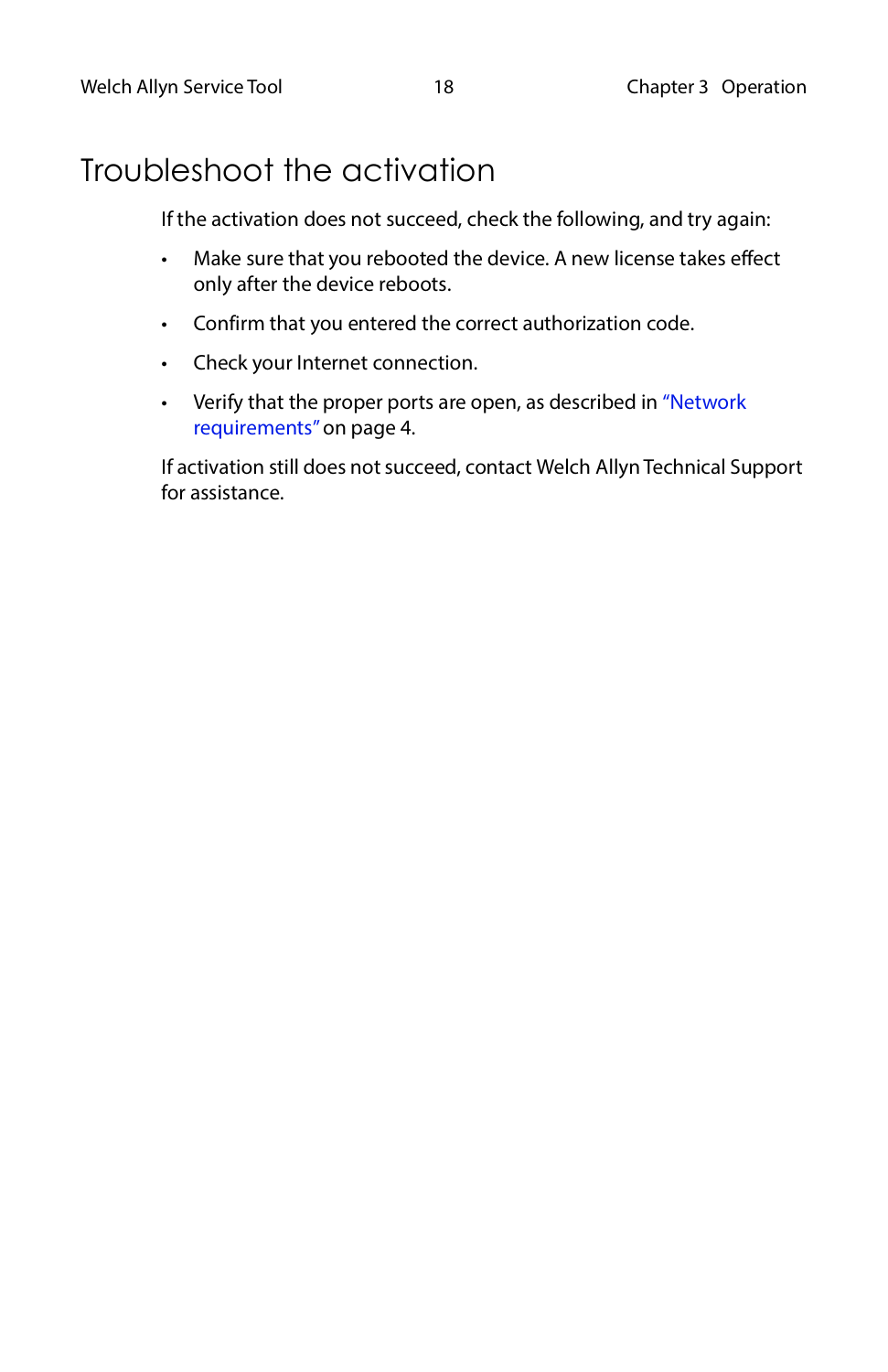## <span id="page-23-0"></span>Accessing the service tool

#### <span id="page-23-1"></span>Log on for the first time

- 1. Go to the Windows Start menu and select **All Programs > Welch Allyn > Welch Allyn Service Tool**.
- 2. Click **Service**. The Login dialog displays, with ADMIN as the user ID. No password is required for the initial logon.
- 3. Click **Log on**.
- 4. Set a password for the ADMIN account:
	- a. From the drop-down menu, select A**dministration > Manage accounts**.
	- b. Select **ADMIN** and click **Edit**.
	- c. Click **Change password**. The Change password dialog displays.
	- d. Enter a password in the **Enter new password box**, then confirm the password by entering it again in the **Re-enter** password box.



**NOTE** Record your password and save it in a safe place.

e. Click **Save**.

You can now use the service tool. For information about creating more user accounts, select **Help > Service Tool help > Menu options > Administration menu**.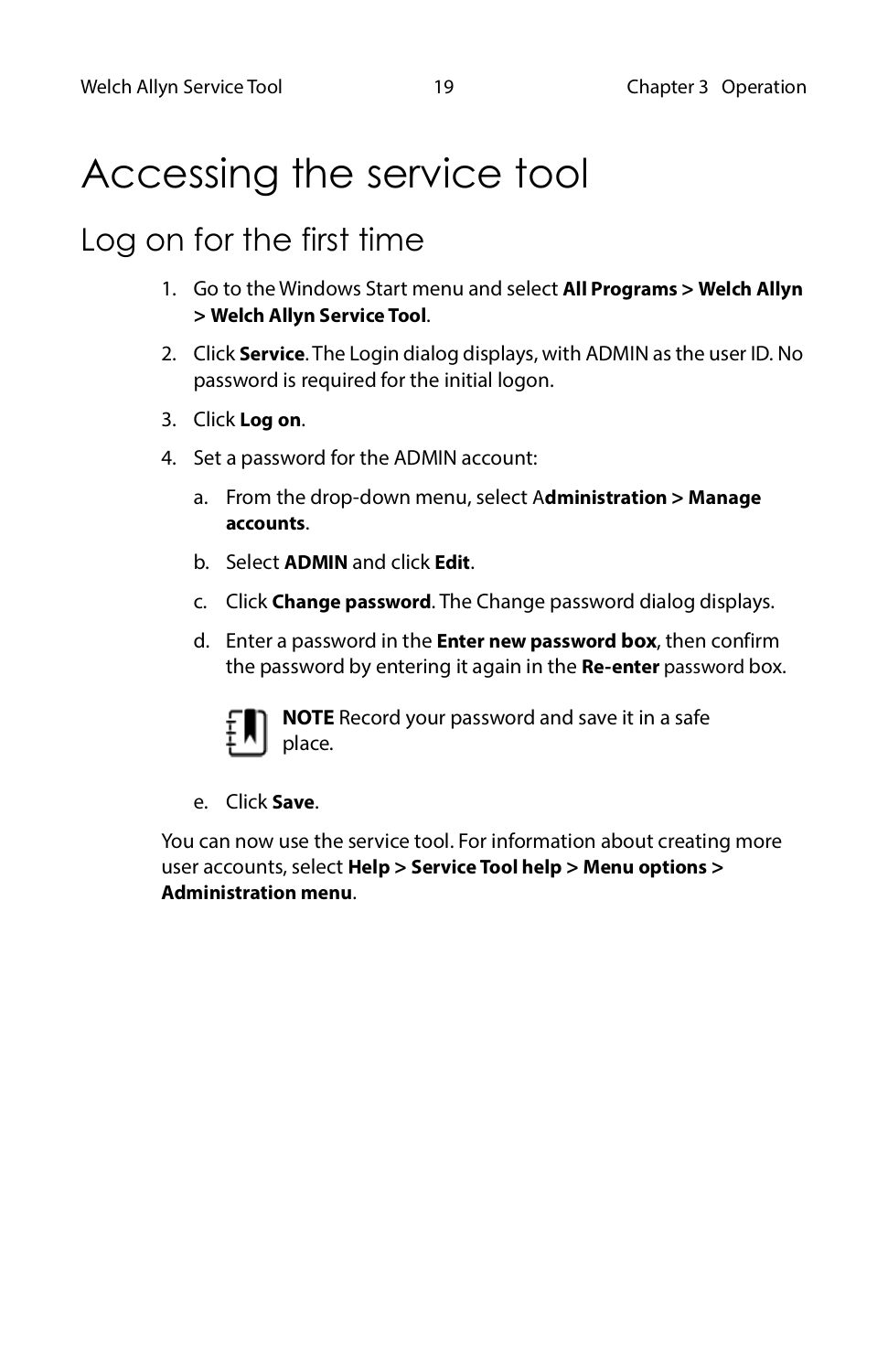## <span id="page-24-0"></span>Configuring the service tool

#### <span id="page-24-1"></span>Disable the simple user interface

You can configure the service tool to bypass the simple user interface when starting. If this interface is disabled, users must activate licenses from the Administration menu.

To disable the simple user interface, do one of these:

- On the simple user interface, select the **Do not show this screen again** check box.
- On the service tool's main screen, select **Administration > Settings,** and clear the **Simple user interface** check box.

#### <span id="page-24-2"></span>Enable clinician access without logon

You can configure the service tool to allow Clinician functionality without logging on. (Biomed and Admin functionality always requires a log on.)

- 1. Log on as ADMIN.
- 2. Go to the service tool's main screen.
- 3. Select **Administration > Settings.**
- 4. Select the **Admin** tab.
- 5. Clear the **Require clinical log** on check box.
- 6. Click **Save**.
- 7. Restart the service tool.



**NOTE** This setting takes effect only after the service tool restarts.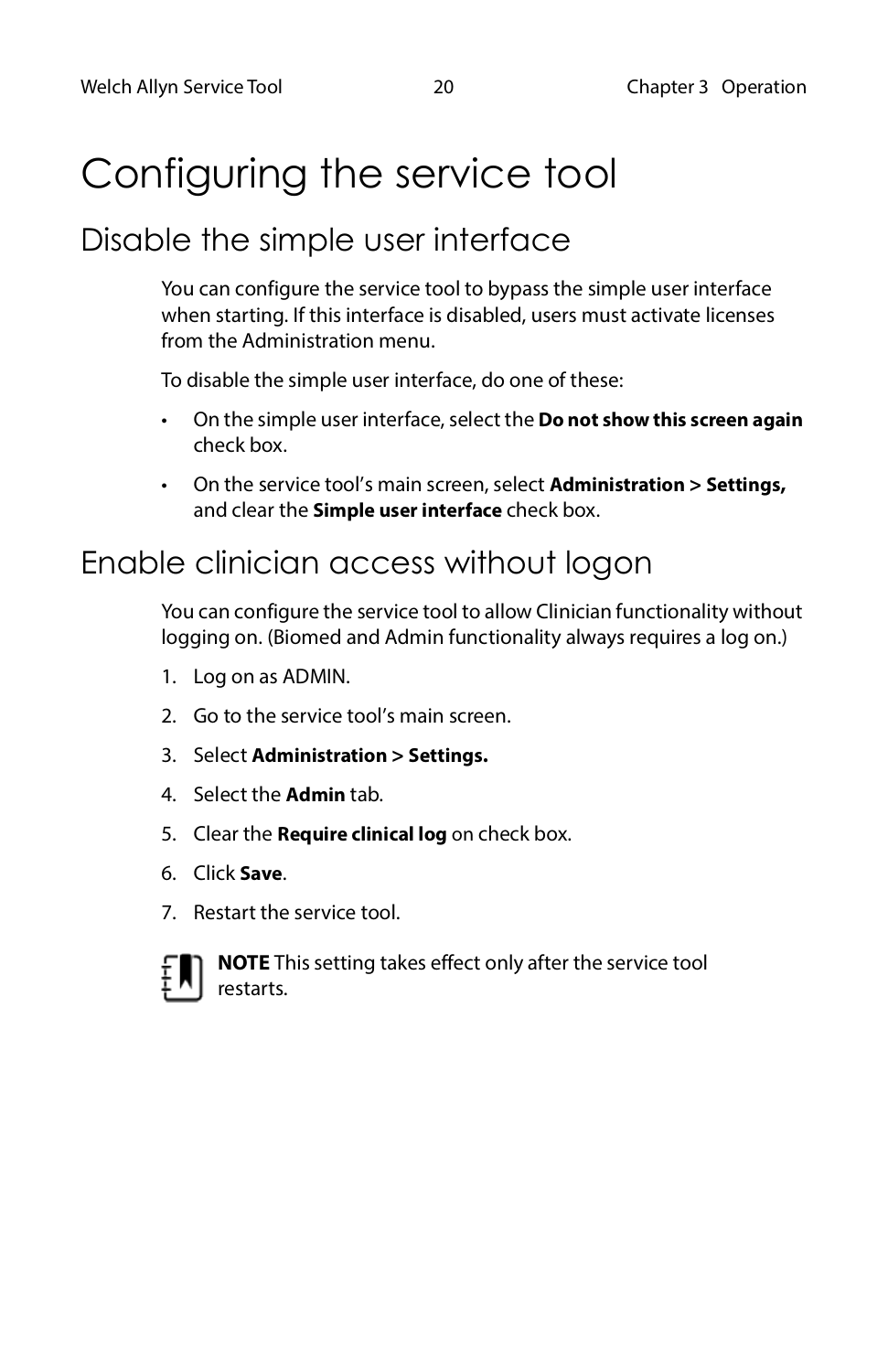## <span id="page-25-0"></span>Running the service tool

Before you begin, make sure you have your user ID and password.



**NOTE** The system administrator responsible for the service tool can provide the user ID and password. If you don't have an account, the administrator can create one.

Your account may not require a log in. Accessing Admin or Biomed functions always require a log in.

- 1. Go to the Windows Start menu and select **All Programs > Welch Allyn > Welch Allyn Service Tool.**
- 2. (Optional) Click **Service**. The Login dialog displays.
- 3. Enter your user ID and password, and then click **Log on**.
	- Standard unlicensed edition features are now available.
	- Licensed (Gold) edition features are available, provided you have the following:
		- An installed Gold license.
		- A user account with the Biomed attribute.

## <span id="page-25-1"></span>Getting additional information

The service tool includes help that you can use to learn more about the tool's features and functionality.

To access help, log in and select **Help > Service Tool help.**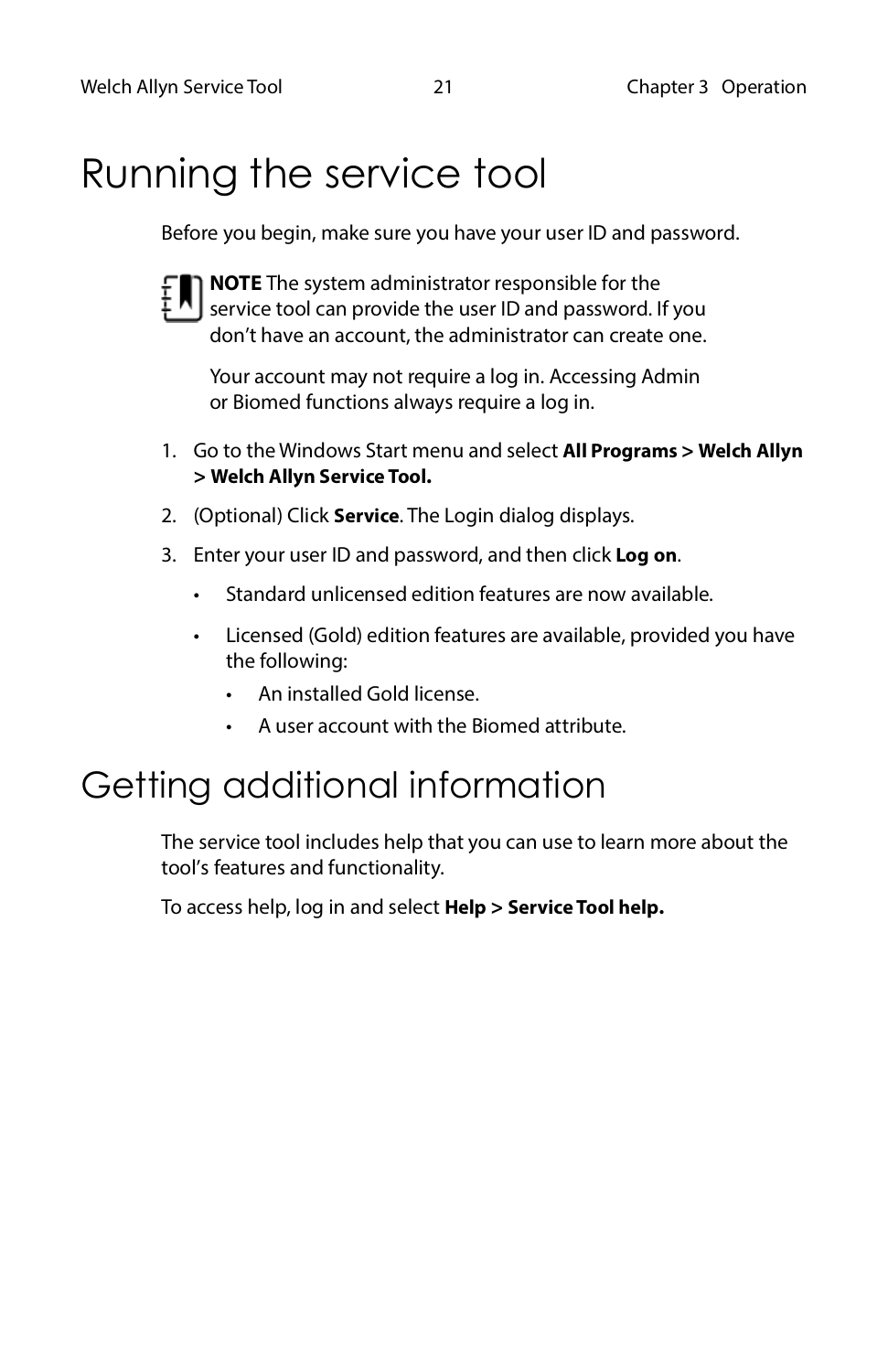# <span id="page-26-0"></span>4 Uninstalling applications

This chapter explains how to uninstall the service tool and the other programs included with the service tool.

## <span id="page-26-1"></span>Removing service tool software

You must have administrative privileges to uninstall service tool software.

<span id="page-26-2"></span>Remove service tool software on Windows® 10

1. Right-click **the and select Apps and Features.** 

Windows lists the programs on this computer in Apps & Features.

- 2. Remove the service tool programs one at a time—Welch Allyn USB driver, PartnerConnect (RSDS), and the Welch Allyn RNDIS driver.
	- a. Select the program.
	- b. Click the **Uninstall** option. Windows launches the Uninstall program.

To verify that the programs you deleted are removed:

1. Navigate to the uninstall screen.

Windows lists the programs on this computer.

2. Visually inspect to make sure that the programs you deleted no longer appear in the list of programs.

If the programs still appear in the program list, contact your IT department or workstation support and ask if there is anything on the network that prevents program removal.

In certain situations, programs external to Welch Allyn software may block uninstallation. If this is a possibility in your IT environment, contact your IT department to verify whether additional steps are required.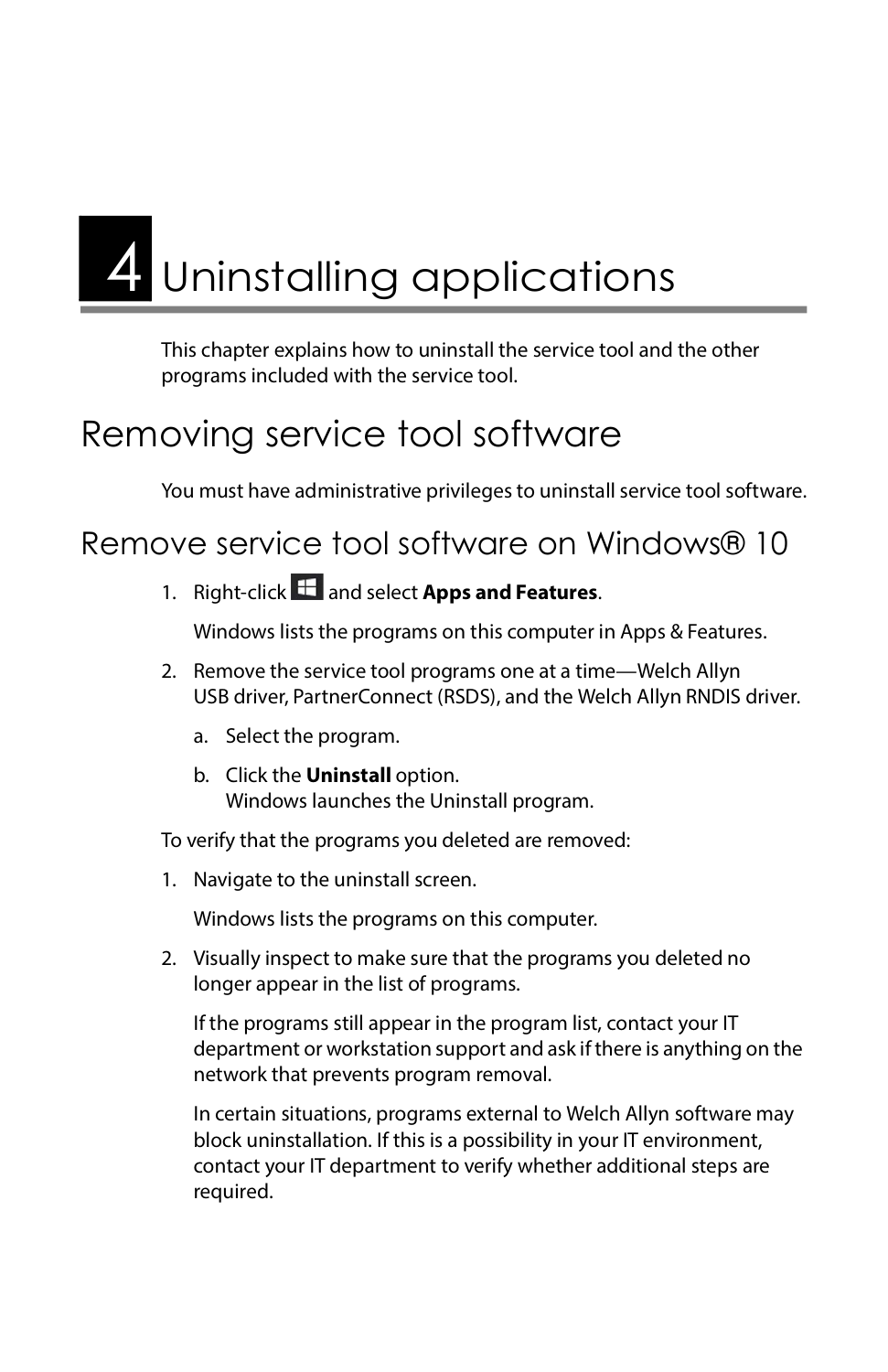#### <span id="page-27-0"></span>Remove service tool software on Windows® 7

1. Select **<sup>12</sup>** > **Control Panel.** 

The Control Panel appears.

- 2. Select **Uninstall a program** in the Programs section.
- 3. Scroll to the following Welch Allyn programs.

| 画                                                   | <b>Programs and Features</b> |                                                                                                                                                                                                                                                                      |                                                 |                                                                                                                      |                                                                                                      |                                                                               |                                                                               | $\Box$ | × |
|-----------------------------------------------------|------------------------------|----------------------------------------------------------------------------------------------------------------------------------------------------------------------------------------------------------------------------------------------------------------------|-------------------------------------------------|----------------------------------------------------------------------------------------------------------------------|------------------------------------------------------------------------------------------------------|-------------------------------------------------------------------------------|-------------------------------------------------------------------------------|--------|---|
| ⊛<br>$\leftrightarrow$                              |                              | E > Control Panel > Programs > Programs and Features                                                                                                                                                                                                                 |                                                 |                                                                                                                      | $\vee$ 0                                                                                             |                                                                               | Search Programs and Features p                                                |        |   |
| <b>Control Panel Home</b><br>View installed updates | Turn Windows features on or  | Uninstall or change a program                                                                                                                                                                                                                                        |                                                 | To uninstall a program, select it from the list and then click Uninstall, Change, or Repair.                         |                                                                                                      |                                                                               |                                                                               |        |   |
| off                                                 |                              | Organize +                                                                                                                                                                                                                                                           |                                                 |                                                                                                                      |                                                                                                      |                                                                               |                                                                               | 800    |   |
|                                                     | Name                         | ٠                                                                                                                                                                                                                                                                    |                                                 | Publisher                                                                                                            | Installed On                                                                                         | Size                                                                          | Version                                                                       |        |   |
|                                                     |                              | Lenovo Power Management Driver<br>C Lenovo System Update<br><b>MI ThinkPad UltraNav Driver</b><br>Welch Allyn Generic USB x64 Driver<br>Welch Allyn PartnerConnect (RSDS)<br>Welch Allyn RNDIS Service<br>Welch Allyn RNDIS x64 Driver<br>SH WelchAllyn Service Tool |                                                 | Lenovo<br><b>Welch Allyn</b><br><b>Welch Allyn</b><br><b>Welch Allyn</b><br><b>Welch Allyn</b><br><b>Welch Allyn</b> | 2/23/2015<br>3/18/2015<br>2/23/2015<br>3/17/2015<br>3/17/2015<br>3/17/2015<br>3/17/2015<br>3/17/2015 | 17.8 MB<br>46.4 MB<br><b>249 KB</b><br>56.0 KB<br>1.10 MB<br>97.5 MB 1.7.0027 | 1.67.09.03<br>5.06.0027<br>16,2,19,7<br>1.9.11.0<br>1.9.7<br>1.0.3<br>1.0.0.0 |        |   |
|                                                     |                              | 8 programs installed                                                                                                                                                                                                                                                 | Currently installed programs Total size: 163 MB |                                                                                                                      |                                                                                                      |                                                                               |                                                                               |        |   |

- 4. Remove the programs, starting with Welch Allyn RSDS. For each program:
	- a. Select the program.
	- b. Click the uninstall option.

Windows launches the uninstall program.

c. Follow the prompts to remove the program.



**NOTE** Accept the default values on the Select Options screen.

To verify that the programs you deleted are removed:

1. Navigate to the uninstall screen.

Windows lists the programs on this computer.

2. Visually inspect to make sure that the programs you deleted no longer appear in the list of programs.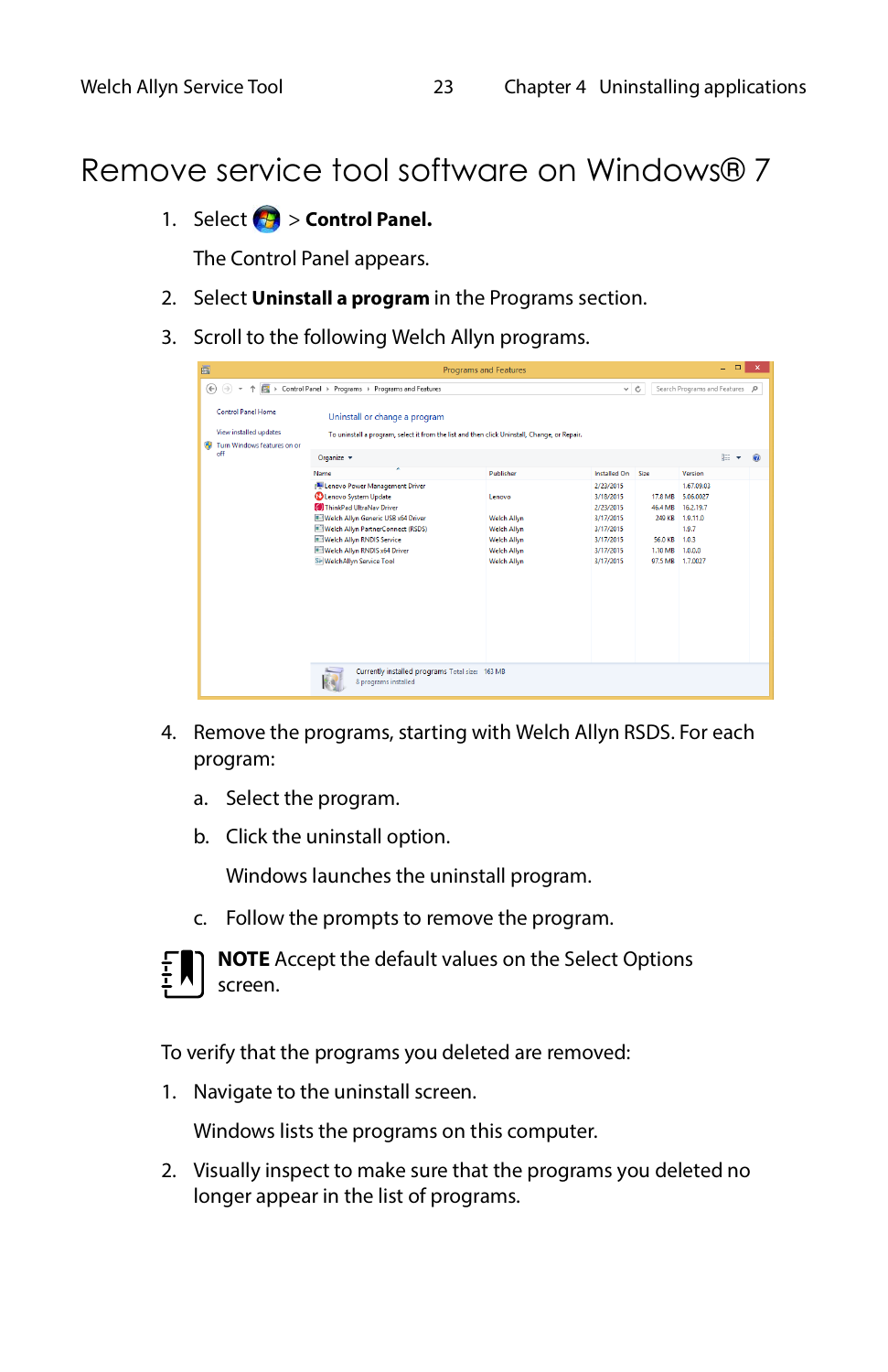If the programs still appear in the program list, contact your IT department or workstation support and ask if there is anything on the network that prevents program removal.

In certain situations, programs external to Welch Allyn software may block uninstallation. If this is a possibility in your IT environment, contact your IT department to verify whether additional steps are required.

## <span id="page-28-0"></span>Removing PartnerConnect software

#### <span id="page-28-1"></span>Remove PartnerConnect software on Windows® 10

You must have administrative privileges to uninstall PartnerConnect software.

1. Right-click **the and select Apps and Features.** 

Windows lists the programs on this computer in Apps & features.

- 2. Remove the Hillrom PartnerConnect program.
	- a. Select the program.
	- b. Click the **Uninstall** option. Windows launches the Uninstall program.



c. If the Files In Use screen appears, choose the option you want to use.

The first option tries to stop and restart the services. The second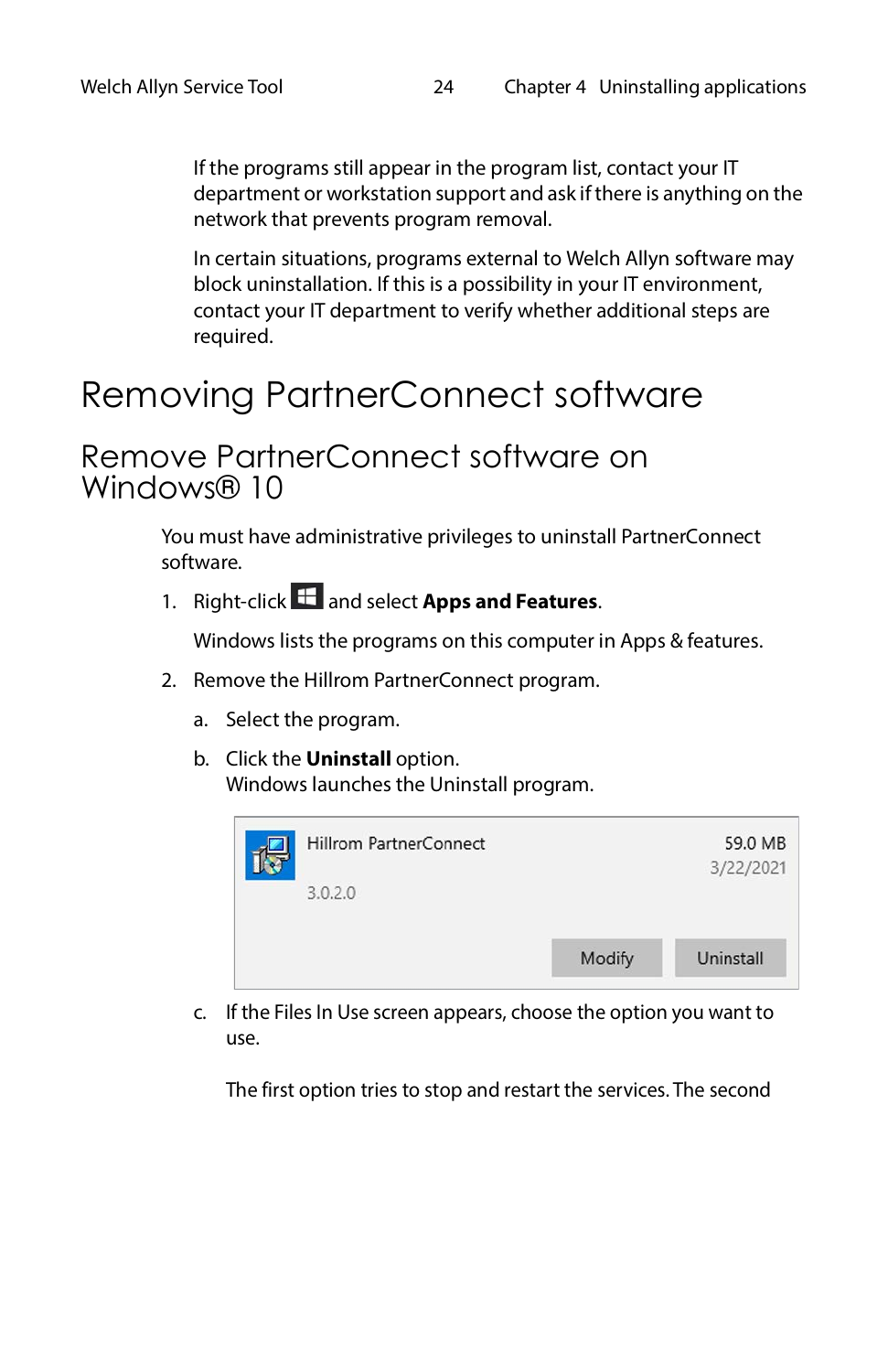option does not stop the services. You will need to reboot before continuing with the uninstallation.



- d. Follow the prompts to remove the program. When the uninstallation is complete, a confirmation screen appears.
- e. Click **Close**.
- f. The Hillrom PartnerConnect uninstall program will prompt you to reboot the computer. You can reboot later, but you must reboot to complete the uninstall.
- 3. If you still have the Axeda Desktop Server and Welch Allyn RSDS programs on your computer, remove them. For each program:
	- a. Select each program.
	- b. Click the **Uninstall** option. Windows launches the Uninstall program.

| Welch Allyn PartnerConnect (RSDS) |        | 82.0 MB<br>3/27/2020 |
|-----------------------------------|--------|----------------------|
| 2.4.0                             |        |                      |
|                                   | Modify | Uninstall            |

c. Follow the prompts to remove the program. When the uninstallation is complete, a confirmation screen appears.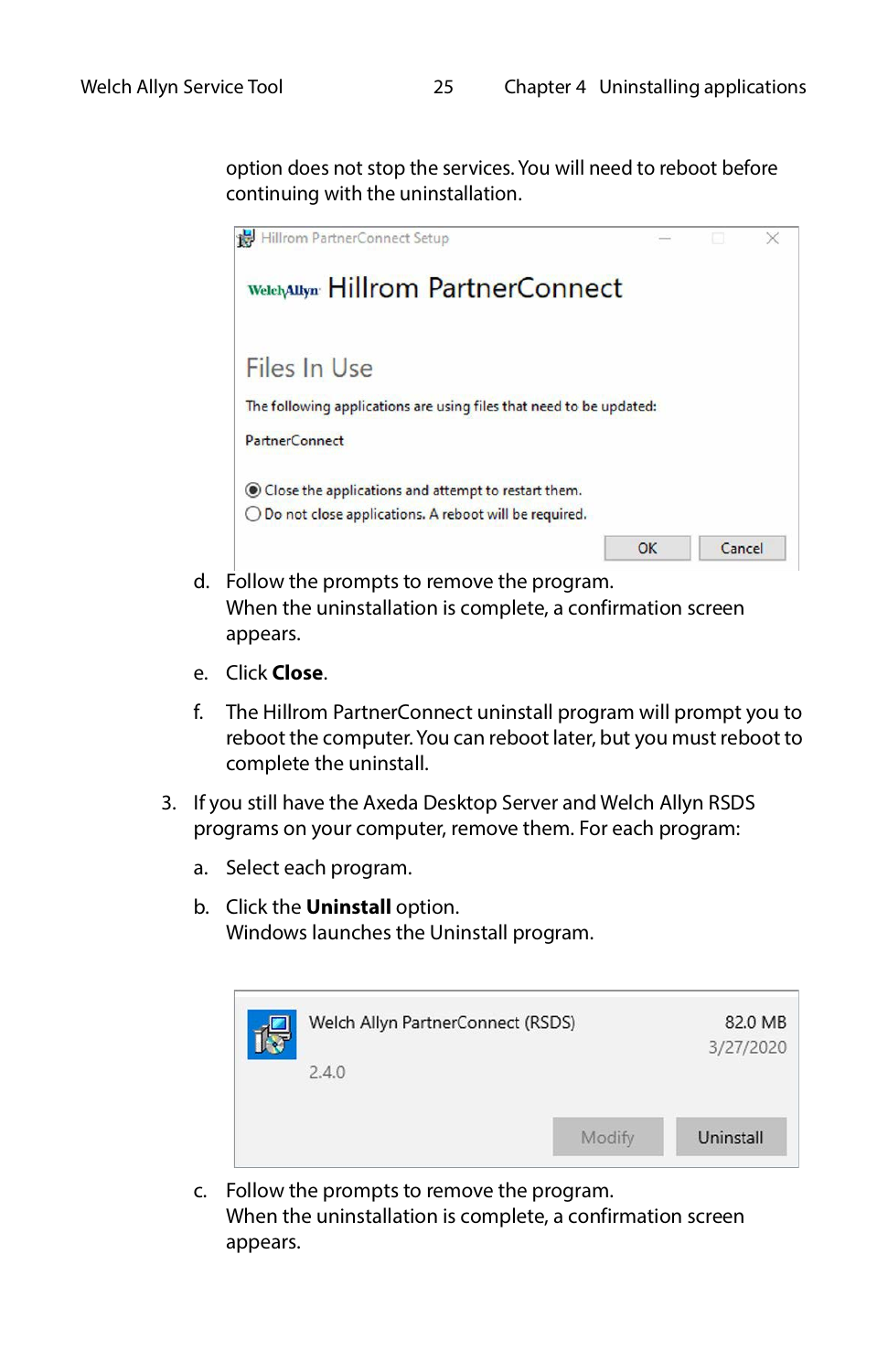- d. Click **Close**.
- e. The Axeda Desktop Server uninstall program will prompt you to reboot the computer. You can reboot later, but you must reboot to complete the uninstall.

To verify that the programs you deleted are removed:

- 1. Navigate to the Windows Uninstall screen. Windows lists the programs on this computer.
- 2. Visually inspect to make sure that the programs you deleted no longer appear in the list of programs.

If the programs are not in the program list, they are now removed from your computer.

If the programs still appear in the program list, contact your IT department or workstation support and ask if there is anything on the network that prevents program removal.

In certain situations, programs external to Hillrom software may block uninstallation. If this is a possibility in your IT environment, contact your IT department to verify whether additional steps are required.

#### <span id="page-30-0"></span>Remove PartnerConnect software on Windows Vista® and Windows® 7

You must have administrative privileges to uninstall PartnerConnect software.

1. Select >**Control Panel**.

The Control Panel appears.

2. Select **Uninstall a program** in the Programs section.

Windows lists the programs on this computer.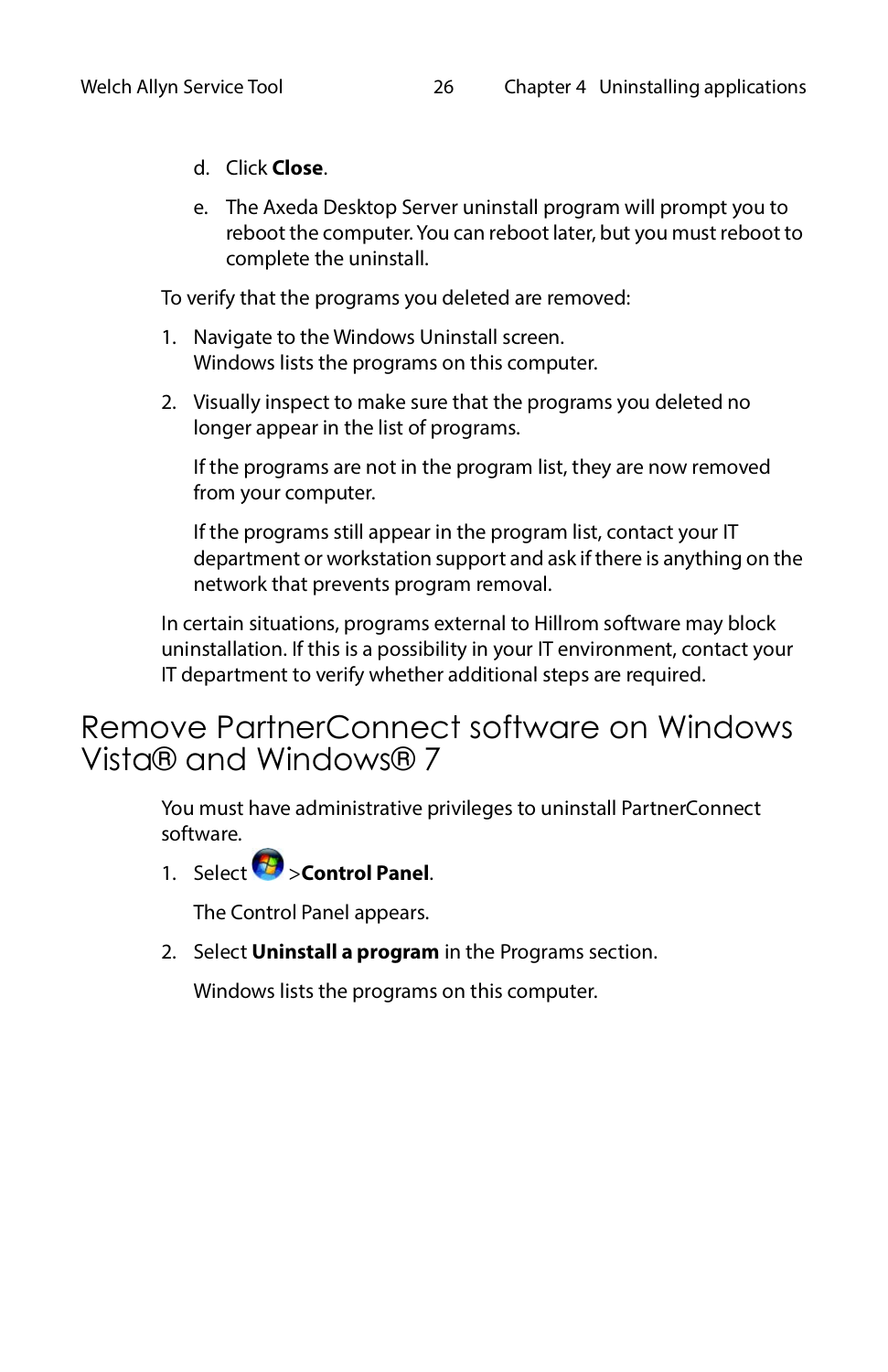3. Scroll to the following Welch Allyn programs.



- 4. Remove the programs, starting with PartnerConnect (listed in Add/ Remove Programs as Welch Allyn RSDS). For each program:
	- a. Select the program.
	- b. Click the **Uninstall** option. Windows launches the Uninstall program.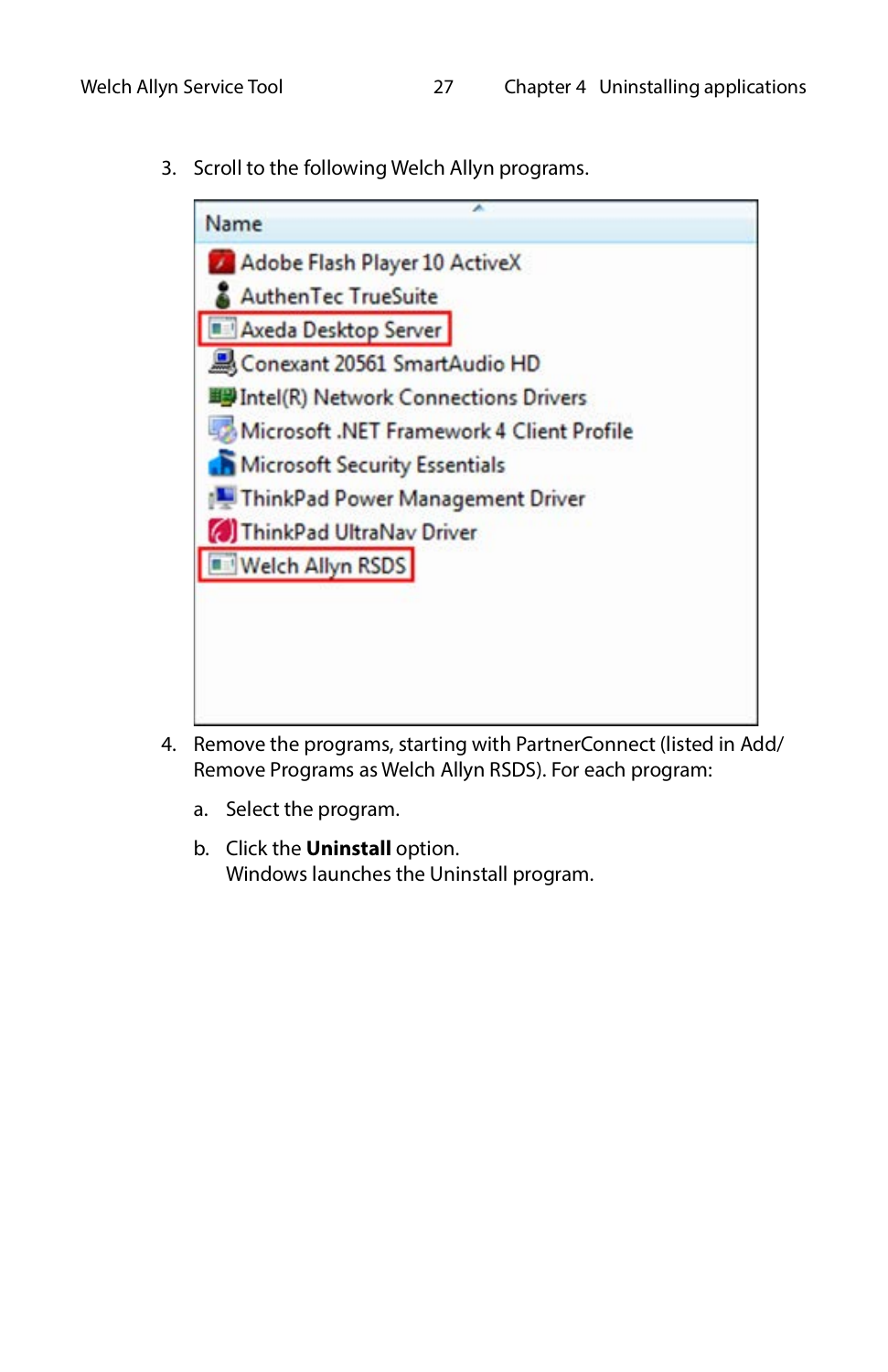c. Follow the prompts to remove the program. Accept the default values on the following screen:

| <b>Select Options</b> |                                        |                                                                 |        |        |
|-----------------------|----------------------------------------|-----------------------------------------------------------------|--------|--------|
|                       | Select the options you want to remove. |                                                                 |        |        |
|                       |                                        | Select the features you want to remove. Click Next to continue. |        |        |
|                       | PSDS Gateway Agent                     |                                                                 |        |        |
|                       | Aweda Desktop Server                   |                                                                 |        |        |
|                       |                                        |                                                                 |        |        |
|                       |                                        |                                                                 |        |        |
|                       |                                        |                                                                 |        |        |
| nstalShield           |                                        |                                                                 |        |        |
|                       |                                        | <back< td=""><td>Next &gt;</td><td>Cancel</td></back<>          | Next > | Cancel |

The Axeda Desktop Server uninstall program will prompt you to reboot the computer. You can reboot later, but you must reboot to complete the uninstall.

To verify that the programs you deleted are removed:

1. Navigate to the Windows Uninstall screen.

Windows lists the programs on this computer.

2. Visually inspect to make sure that the programs you deleted no longer appear in the list of programs.

If the programs are not in the program list, the PartnerConnect (RSDS) and Axeda Desktop Server programs are now removed from your computer.

If the programs still appear in the program list, contact your IT department or workstation support and ask if there is anything on the network that prevents program removal.

In certain situations, programs external to Welch Allyn software may block uninstallation. If this is a possibility in your IT environment,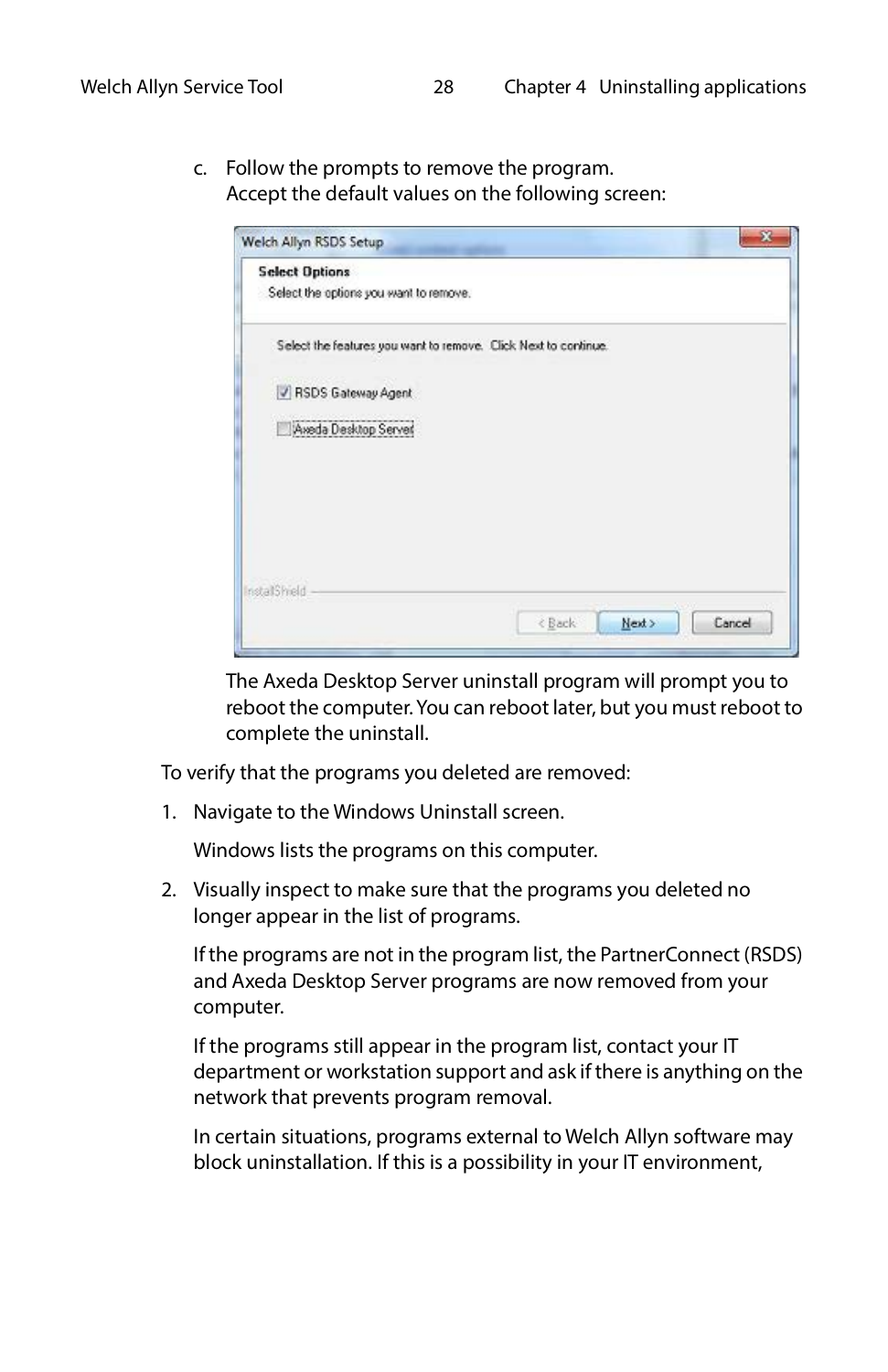contact your IT department to verify whether additional steps are required.



**NOTE** After uninstalling PartnerConnect on Windows 7 or Vista, you cannot install the new version of PartnerConnect unless you upgrade to Windows 10.

#### <span id="page-33-0"></span>Remove PartnerConnect software on Windows® XP

You must have administrative privileges to uninstall PartnerConnect software.

1. Select **Start**> **Settings**> **Control Panel**.

The Control Panel appears.

2. Select **Add or Remove Programs** and make sure that **Change or Remove Programs** is selected in the left pane.

Windows lists the programs on this computer.

3. Scroll to the following Welch Allyn programs:

|                               | Add or Remove Programs                                                             |               | - 101                              |
|-------------------------------|------------------------------------------------------------------------------------|---------------|------------------------------------|
|                               | Currently installed programs:<br>Show updates                                      | Sort by: Name | v                                  |
| Change or<br>Remove           | ATI Display Driver                                                                 |               |                                    |
| Programs                      | Axeda Desktop Server                                                               | <b>Size</b>   | 80.06MB                            |
| <b>Add New</b>                | CDMenuPro V6                                                                       | <b>Size</b>   | 39.36MB                            |
|                               | Citrix Presentation Server Client                                                  | <b>Size</b>   | 19.53MB                            |
| Programs                      | Compatibility Pack for the 2007 Office system                                      | <b>Size</b>   | 76.12MB                            |
| Add/Remove<br>Windows         | Conexant HD Audio                                                                  | <b>Size</b>   | 0.98MB                             |
|                               | Drag-to-Disc                                                                       | <b>Size</b>   | 8.27MB                             |
|                               | 88 GoToMeeting 4.0.0.320                                                           | <b>Size</b>   | 6.44MB                             |
| Components                    | <b>GuiXT</b>                                                                       |               |                                    |
| <b>Set Program</b>            | <b>B</b> Help Center                                                               | Size          | 2.04MB                             |
|                               | Welch Allyn Office 2003 Key Update                                                 | Size          | 0.53MB                             |
| Access and<br><b>Defaults</b> | te Welch Allyn PerfectLink™ ECG client                                             | Size          | 1.87MB                             |
|                               | <sup>如</sup> Welch Allyn RSDS                                                      | Size          | 41.49MB                            |
|                               | Welch Allyn USB Serial Host Driver                                                 | <b>Size</b>   | 0.90MB                             |
|                               | Welch Allyn Virtual Channel Client                                                 | <b>Size</b>   | 2.05MB                             |
|                               | Welch Allyn Vitals Device Drivers                                                  | Size          | 2.13MB                             |
|                               | Windows Driver Package - AuthenTec Inc. (ATSwpWDF) Biometric (10/02/2008 8.1.2.37) |               |                                    |
|                               | Windows Internet Explorer 8                                                        | <b>Size</b>   | 4.63MB<br>$\overline{\phantom{a}}$ |
|                               |                                                                                    |               |                                    |

4. Remove the programs, starting with PartnerConnect (listed in Add/ Remove Programs as Welch Allyn RSDS). For each program: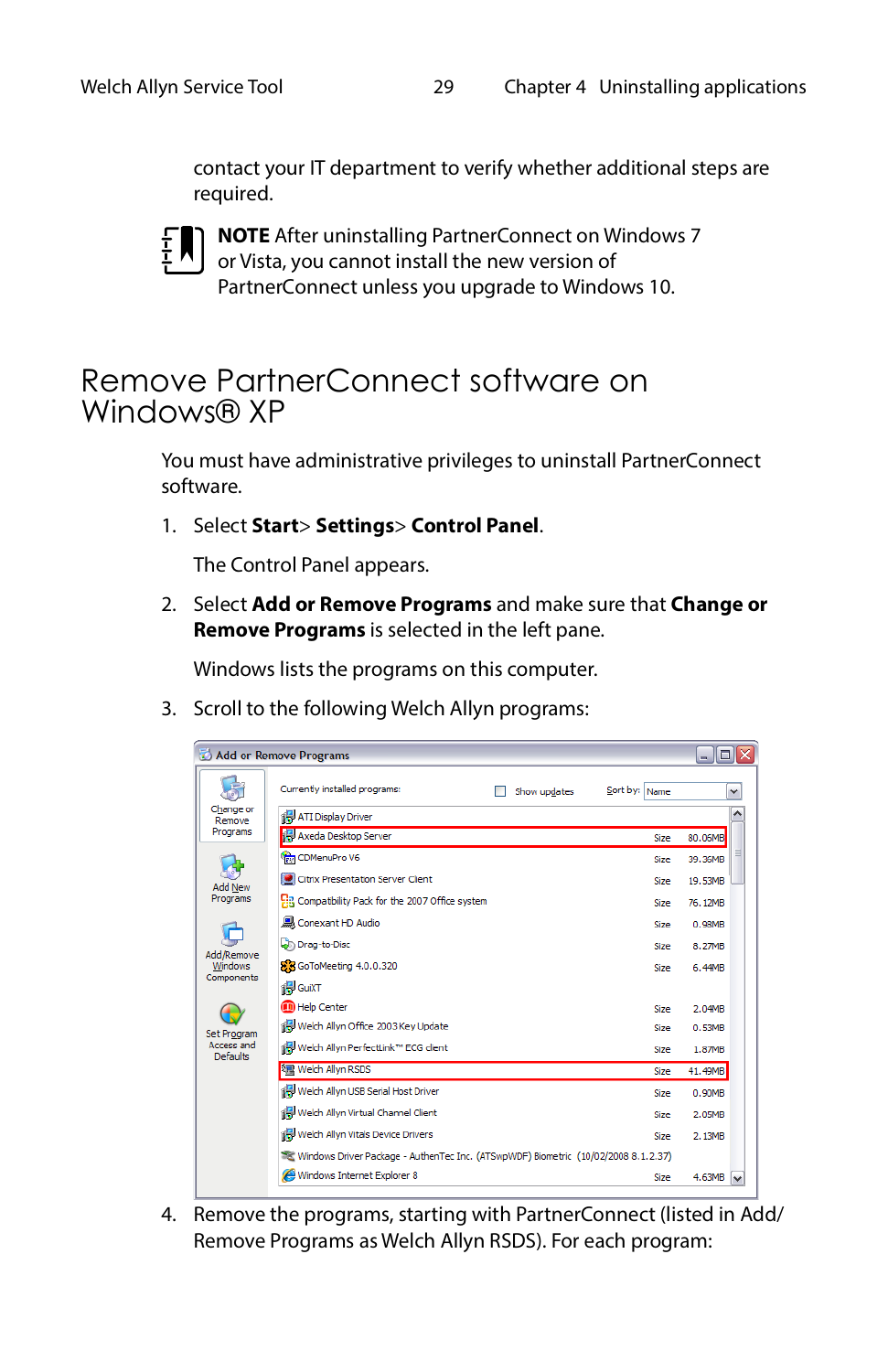a. Select the program. The program listing expands to display additional information and a Change/Remove button.

#### b. Select **Change/Remove**.

Windows launches the Uninstall program.

c. Follow the prompts to remove the program. Accept the default values on the following screen.

| <b>Select Options</b> |                                                                 |                                                        |        |        |
|-----------------------|-----------------------------------------------------------------|--------------------------------------------------------|--------|--------|
|                       | Select the options you want to remove.                          |                                                        |        |        |
|                       | Select the features you want to remove. Click Next to continue. |                                                        |        |        |
|                       | V RSDS Gateway Agent                                            |                                                        |        |        |
|                       | Aweda Desktop Server                                            |                                                        |        |        |
|                       |                                                                 |                                                        |        |        |
|                       |                                                                 |                                                        |        |        |
|                       |                                                                 |                                                        |        |        |
| nstalShield           |                                                                 |                                                        |        |        |
|                       |                                                                 | <back< td=""><td>Next &gt;</td><td>Cancel</td></back<> | Next > | Cancel |

Axeda Desktop Server uninstall program will prompt you to reboot the computer. You can reboot later, but you must reboot to finish the uninstall.

- 5. Verify that the programs you deleted are removed:
	- a. Reboot the computer.
	- b. Select **Start**> **Settings**> **Control Panel**. The Control Panel appears.
	- c. Select **Add or Remove Programs**.

Windows lists the programs on this computer.

d. Visually inspect to make sure that the programs you deleted no longer appear in the list of programs.